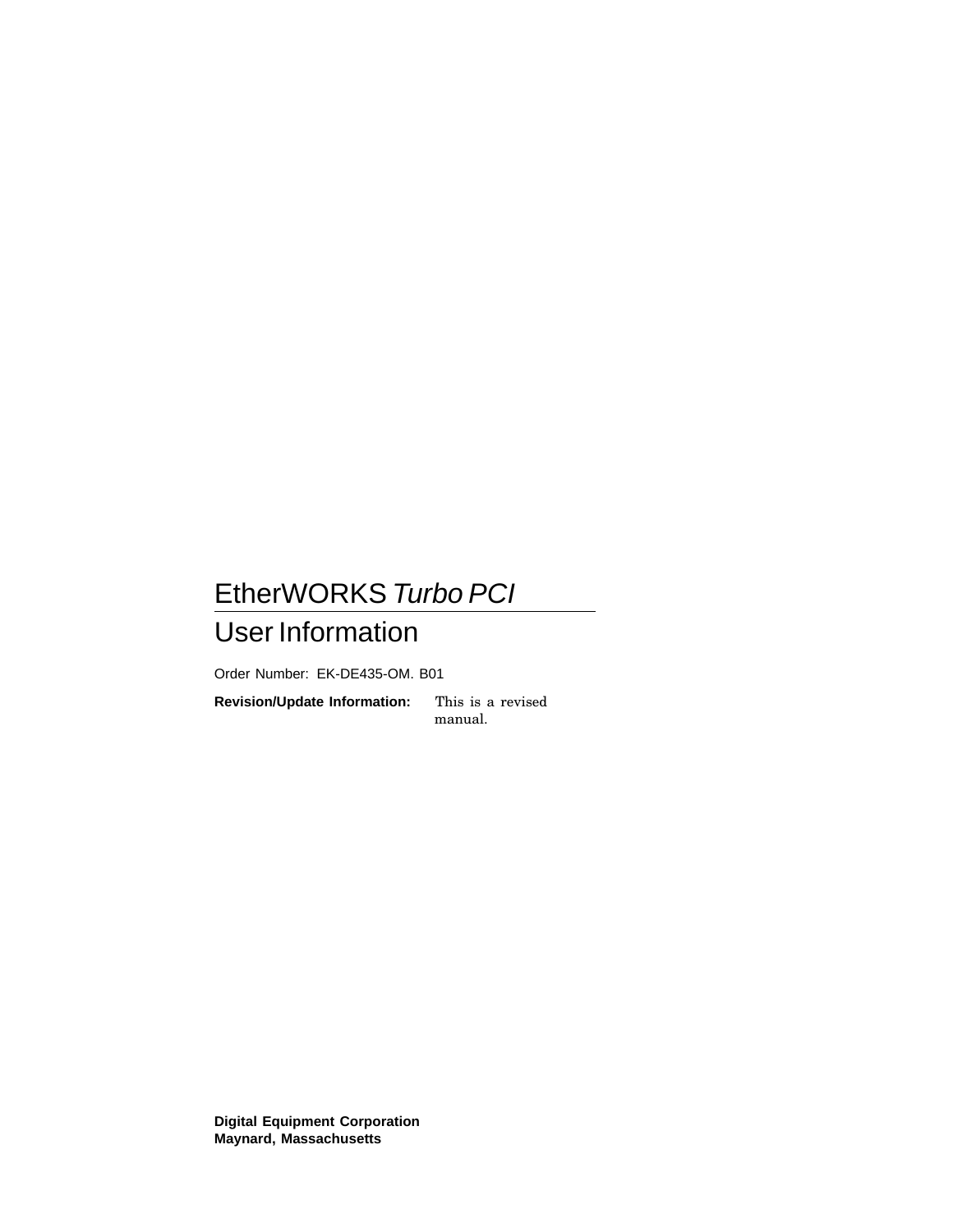#### FCC ID: AO9-DE435 FCC ID: AO9-DE434

**FCC NOTICE:** This device complies with Part 15 of the FCC Rules. Operation is subject to the following conditions: (1) this device may not cause harmful interference, and (2) this device must accept any interference received, including interference that may cause undesired operation.

**Note:** This equipment has been tested and found to comply with the limits for a Class B digital device, pursuant to Part 15 of the FCC rules. These limits are designed to provide reasonable protection against harmful interference in a residential installation.

Any changes or modifications made to this equipment may void the user's authority to operate this equipment.

This equipment generates, uses, and can radiate radio frequency energy and, if not installed and used in accordance with the instructions, may cause harmful interference to radio communications. However, there is no guarantee that interference will not occur in a particular installation. If this equipment does cause harmful interference to radio or television reception, which can be determined by turning the equipment off and on, the user is encouraged to try to correct the interference by one or more of the following measures:

- Re-orient or relocate the receiving antenna
- Increase the separation between the equipment and receiver
- Connect the equipment into an outlet on a circuit different from that to which the receiver is connected
- Consult the dealer or an experienced radio/TV technician for help

The use of unshielded Ethernet cables on ThinWire and thick wire ports with this equipment is prohibited due to non-compliance with FCC regulations for a Class B computing device pursuant to Part 15 of FCC Rules.

BENUTZERHINWEIS: Das EtherWORKS *Turbo PCI*-Modul in Verbindung mit Turbo Personalcomputersystemem entsprechen den Funkentstöranforderungen der DBP-Verfugung 523/69 und VDE0871 Grenzwertklasse B.

### **VCCI NOTICE:**

この装置は,第一種情報装置(商工業地域において使用されるべき情報装置) で商工 業地域での電波障害防止を目的とした情報処理装置等電波障害自主規制協議会 (VCCI) 基準に適合しております。

従って、住宅地域またはその隣接した地域で使用すると、ラジオ、テレビジョン受信 機等に受信障害を与えることがあります。

取扱説明書に従って正しい取り扱いをして下さい。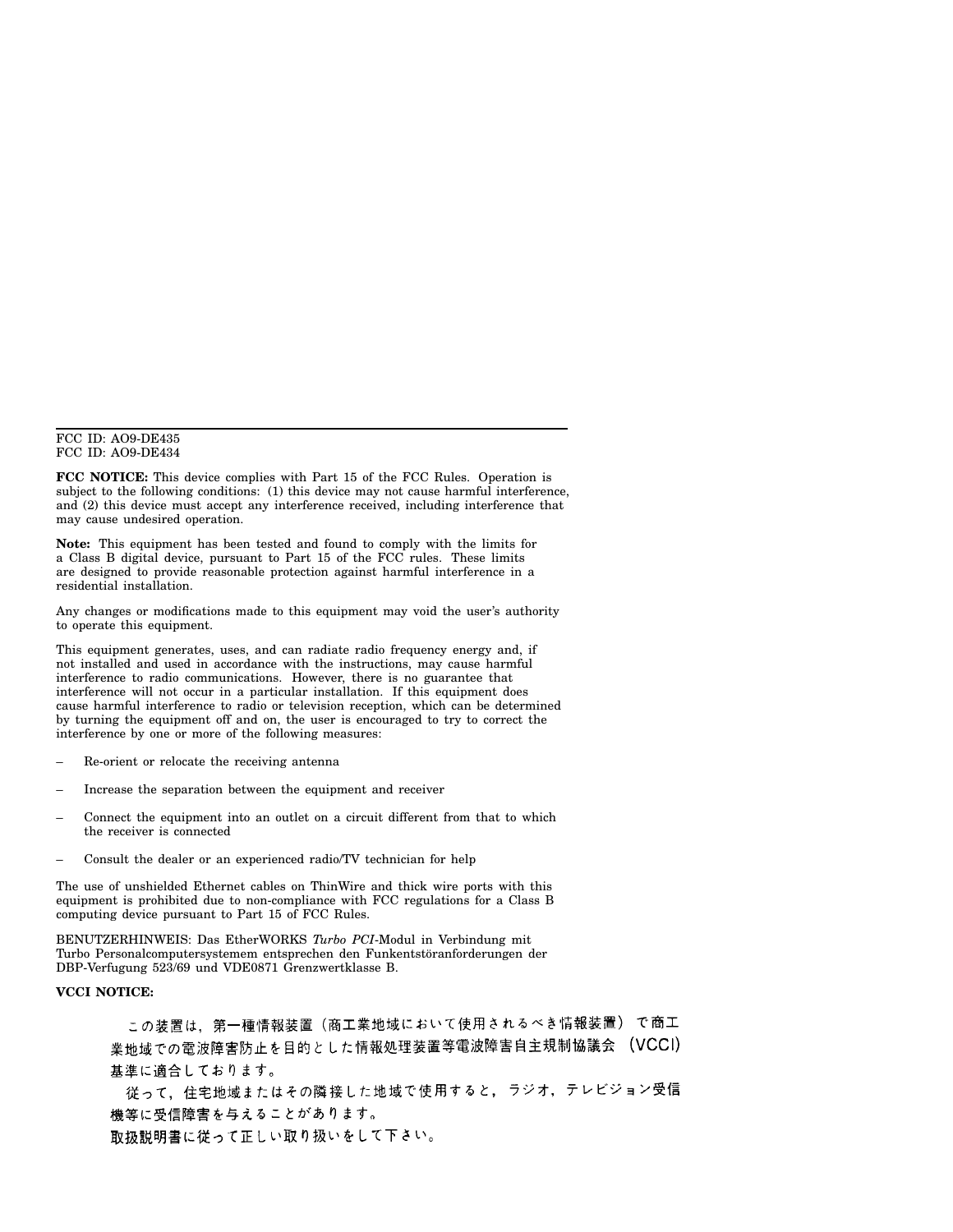#### **First printing, June 1994 Second printing, October 1994**

Digital Equipment Corporation makes no representations that the use of its products in the manner described in this publication will not infringe on existing or future patent rights, nor do the descriptions contained in this publication imply the granting of licenses to make, use, or sell equipment or software in accordance with the description.

© Digital Equipment Corporation 1994.

All Rights Reserved.

Printed in Australia

DIGITAL, DECpc, EtherWORKS, PATHWORKS, ThinWire, VAX DOCUMENT, and the DIGITAL logo are trademarks of Digital Equipment Corporation.

CompuServe is a registered trademark of CompuServe, Inc.

IEEE is a registered trademark of the Institute of Electrical and Electronics Engineers, Inc.

Intel is a registered trademark of Intel Corporation.

Microsoft is a registered trademark and Windows NT is a trademark of Microsoft Corporation.

NetWare is a trademark of Novell, Inc.

OS/2 is a registered trademark of International Business Machines Corporation.

SCO Unix is a trademark of Santa Cruz Operations, Inc.

All other trademarks and registered trademarks are the property of their respective holders.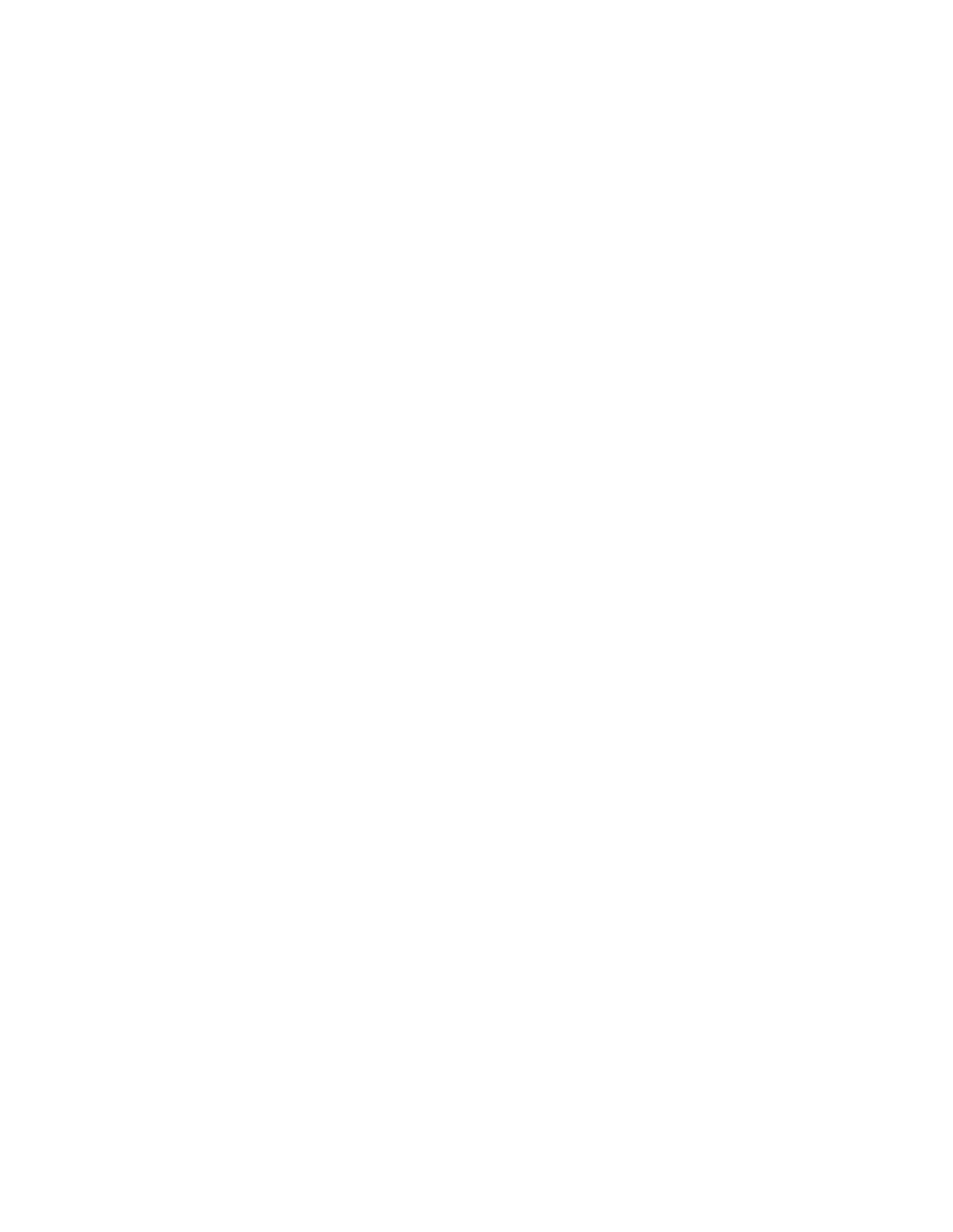# **Contents**

|   | About This Manual                                                          |          |
|---|----------------------------------------------------------------------------|----------|
| 1 | <b>Introduction</b>                                                        |          |
|   |                                                                            | 1—1      |
| 2 | <b>Installation, Configuration, and Diagnostics</b>                        |          |
|   | Preparing the Adapter (DE435-AA Only)                                      | $2 - 2$  |
|   | Installing the Adapter                                                     | $2 - 4$  |
|   |                                                                            | $2 - 7$  |
|   | BIOS Setup Utility                                                         | $2 - 7$  |
|   |                                                                            | $2 - 8$  |
|   |                                                                            | $2 - 9$  |
|   | Accessing the Diagnostic Utility                                           | $2 - 10$ |
|   | Connecting to a Network                                                    | $2 - 11$ |
|   | Connecting to a Twisted-Pair Ethernet                                      |          |
|   |                                                                            | $2 - 11$ |
|   | Connecting to a ThinWire Ethernet Network                                  |          |
|   | $(DE435-AA \text{ Only}) \ldots \ldots \ldots \ldots \ldots \ldots \ldots$ | $2 - 11$ |
|   | Connecting to an AUI Ethernet Network                                      |          |
|   |                                                                            | $2 - 12$ |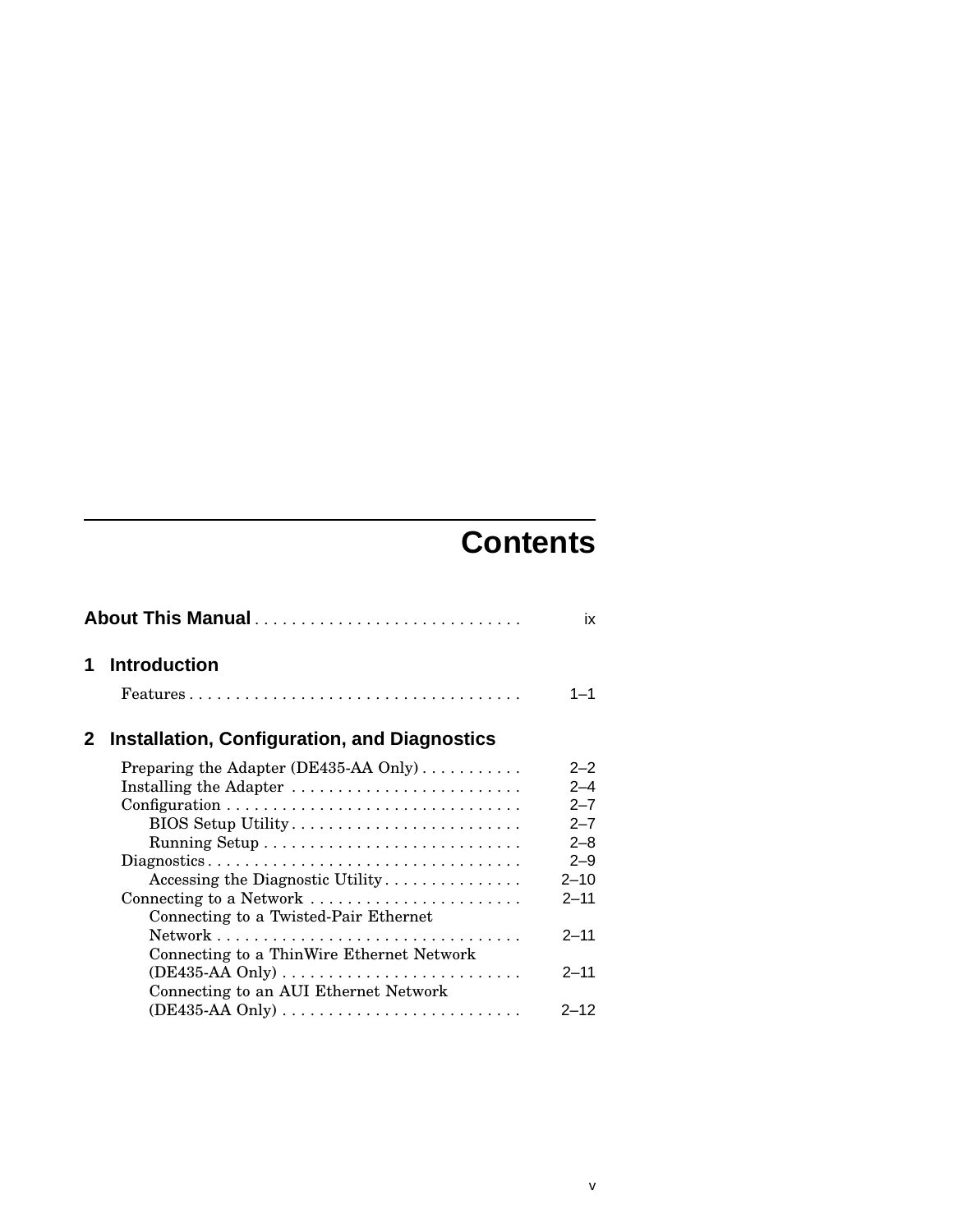### **3 Device Driver Installation Information**

| Obtaining the Latest EtherWORKS Turbo PCI Driver |         |
|--------------------------------------------------|---------|
|                                                  | $3 - 2$ |

### **A Problem Solving**

| Fault Isolation By Symptom | A-1   |
|----------------------------|-------|
| Diagnostic Test Errors     | $A-3$ |

### **B General Information**

| Physical Description           | $B-1$   |
|--------------------------------|---------|
| Functional Components          | $B-1$   |
|                                | $B-2$   |
| Network Activity               | $B-2$   |
| Twisted-Pair Link              | $B-2$   |
|                                | $B-3$   |
| Electrical Parameters          | $B-3$   |
|                                | $B-4$   |
| Card Connector Pinning (RJ-45) | B-4     |
| Cabling Requirements           | $B-6$   |
|                                | $B - 7$ |

### **C International Technical Support**

### **Figures**

|                | EtherWORKS Turbo PCI Kit            |         |
|----------------|-------------------------------------|---------|
|                |                                     | xi      |
| $\overline{2}$ | EtherWORKS Turbo PCI TP Kit         |         |
|                |                                     | xii     |
| $2 - 1$        | Configuring Media Interface         | $2 - 3$ |
| $2 - 2$        | Removing the PCI Slot Cover         | $2 - 5$ |
| $2 - 3$        | Installing the EtherWORKS Turbo PCI |         |
|                |                                     | $2 - 6$ |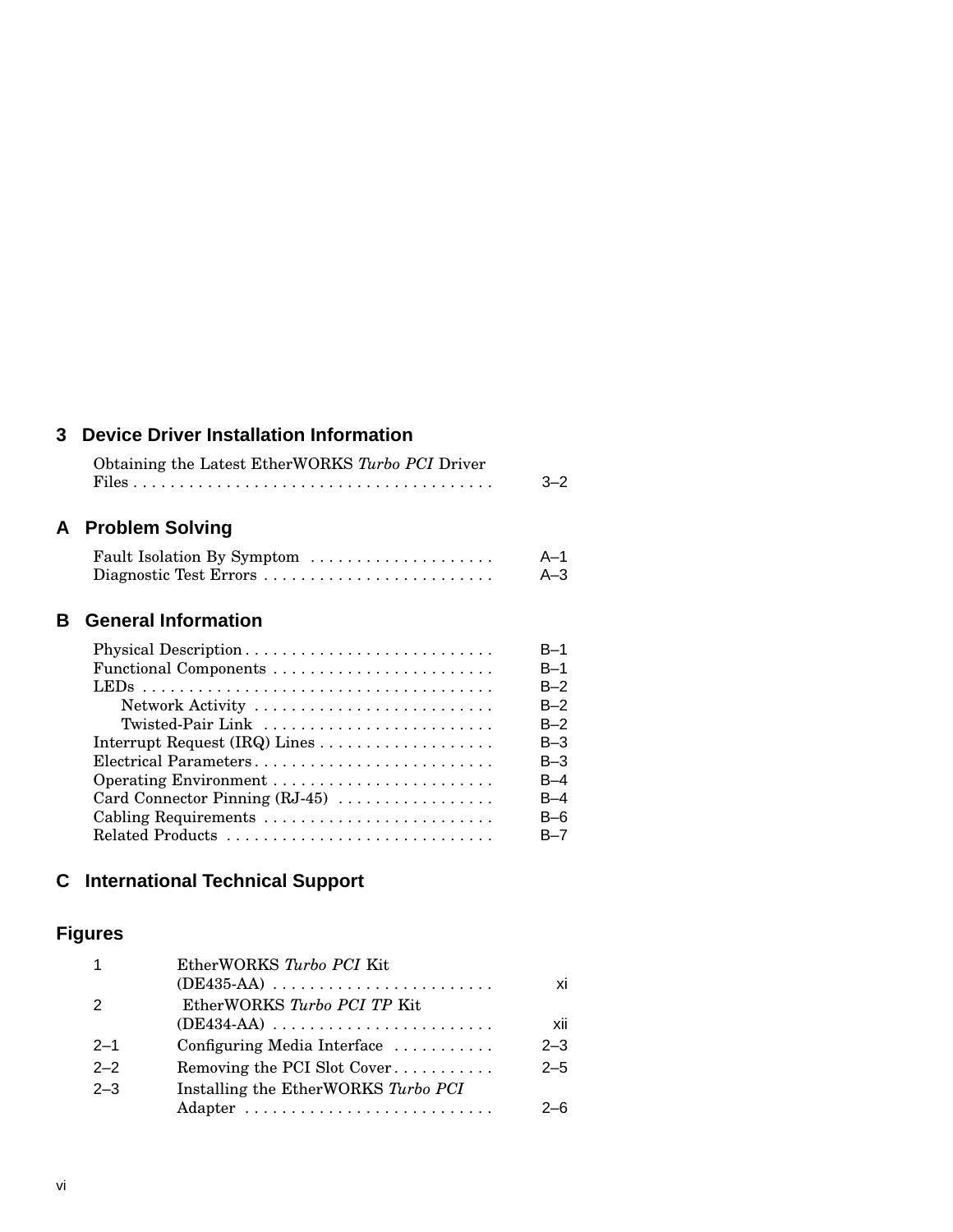| $2 - 4$ | Connecting to the Ethernet Network |          |
|---------|------------------------------------|----------|
|         |                                    | $2 - 13$ |
| $2 - 5$ | Connecting to the Ethernet Network |          |
|         |                                    | $2 - 14$ |
| $B-1$   | $RJ-45$ Connector (Front View)     | $B-5$    |
|         |                                    |          |

### **Tables**

| $2 - 1$ | AUI Jumper Settings (DE435-AA Only)              | $2 - 2$ |
|---------|--------------------------------------------------|---------|
| $2 - 2$ | EtherWORKS Turbo PCI Option                      |         |
|         |                                                  | $2 - 8$ |
| $A-1$   | Fault Isolation By Symptom                       | $A-1$   |
| $A-2$   | Diagnostic Test Error Codes                      | $A - 3$ |
| $B-1$   |                                                  | $B-2$   |
| $B-2$   | Electrical Parameters (DE435-AA)                 | $B-3$   |
| $B-3$   | Operating Environment                            | $B-4$   |
| $C-1$   | <b>International Technical Support Telephone</b> |         |
|         |                                                  | $C - 1$ |
|         |                                                  |         |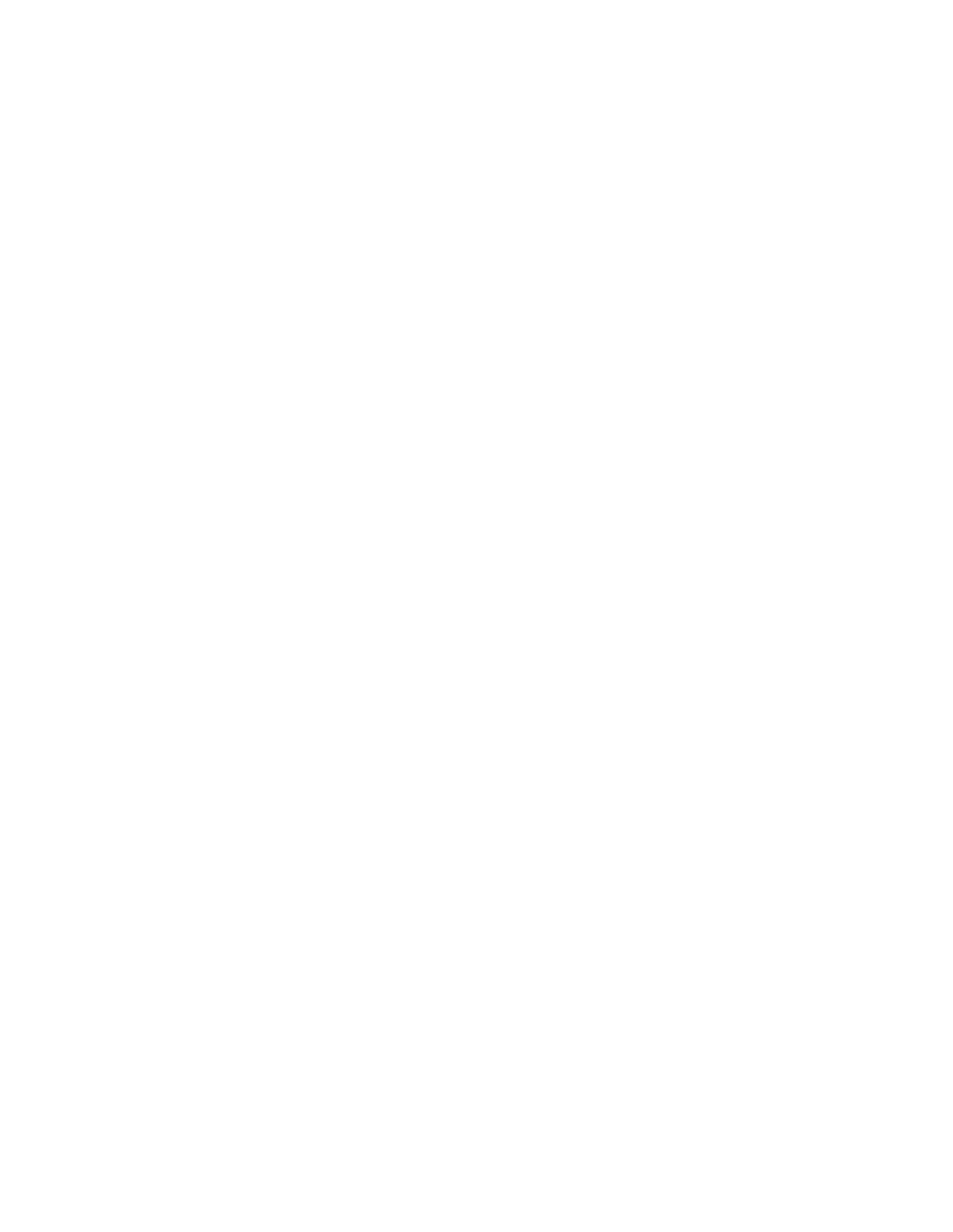## **About This Manual**

The EtherWORKS *Turbo PCI* adapter is a processor-independent network interface card (NIC) designed for the peripheral component interconnect (PCI) bus.

This manual explains how to install the EtherWORKS *Turbo PCI* adapter, how to run the BIOS Setup utility, and how to run diagnostics. To install the *Turbo PCI* adapter, you need to understand the basic concepts and uses of Ethernet networks and be familiar with personal computers.

The two models of the EtherWORKS *Turbo PCI* adapter are as follows:

- EtherWORKS *Turbo PCI* (DE435-AA)—with 10Base2 ThinWire, AUI, and 10Base-T twisted-pair connectors
- EtherWORKS *Turbo PCI TP* (DE434-AA)—with a 10Base-T twisted-pair connector

Reference to the EtherWORKS *Turbo PCI* adapter includes both models unless otherwise noted.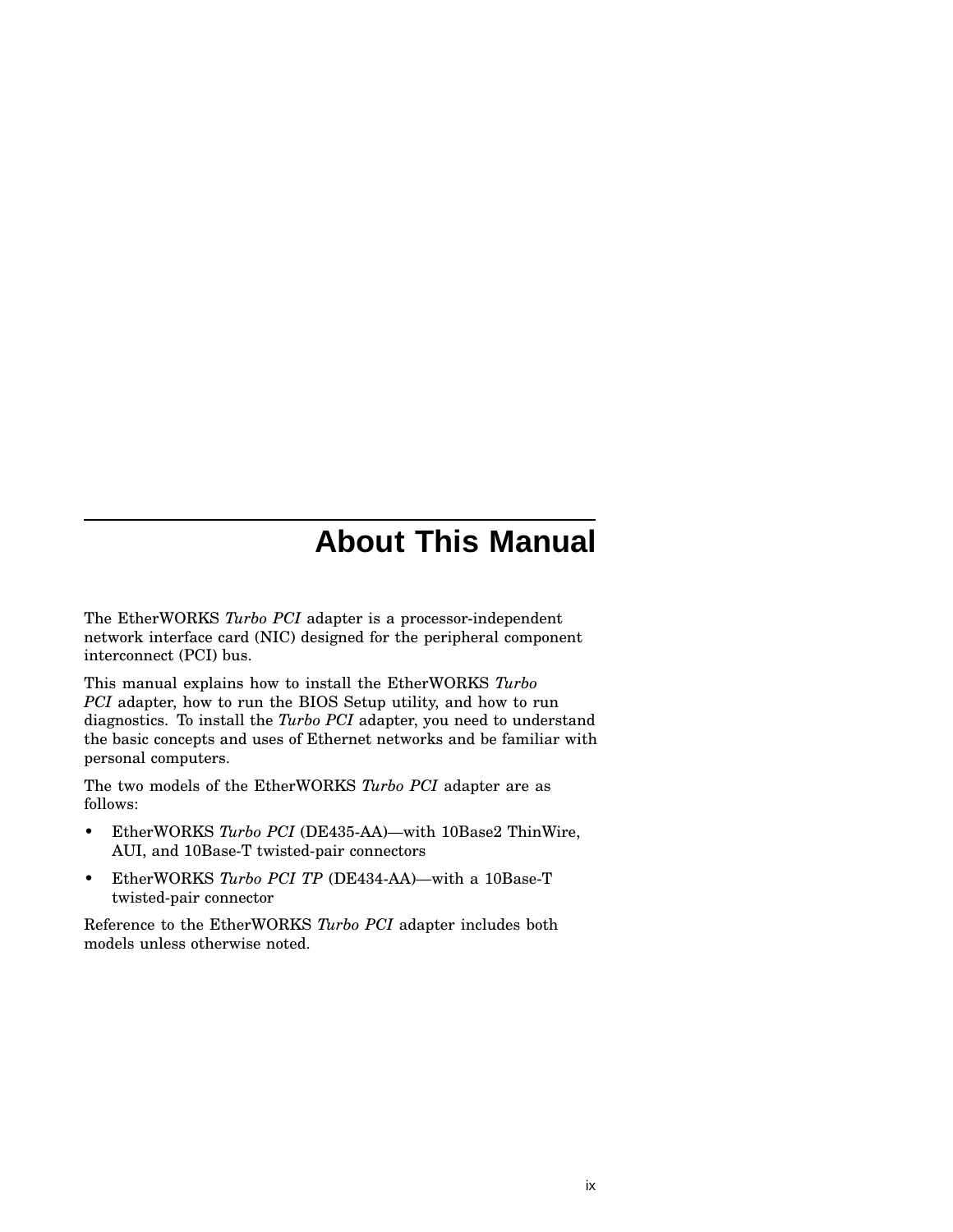### **Manual Conventions**

This manual uses the following conventions:

| <b>Convention</b> | <b>Description</b>                                                                                        |
|-------------------|-----------------------------------------------------------------------------------------------------------|
| <b>Note</b>       | A note contains information of special importance.                                                        |
| Caution           | A caution contains information to prevent damage to the<br>equipment.                                     |
| PN                | Part number.                                                                                              |
| O                 | A number in a black circle in text refers to the<br>corresponding number in an accompanying illustration. |
| Enter             | A word in a box indicates a particular keyboard key. For<br>example, Enter indicates the Enter key.       |
| variables         | In command descriptions, italic type indicates a variable<br>that you supply.                             |
| This type         | Text in monospace type indicates text that you enter or<br>text that the system displays.                 |

### **EtherWORKS Turbo PCI Product Kit Contents**

The product kit includes the items shown in Figure 1 and Figure 2. Verify that you have the following components before proceeding:

- EtherWORKS *Turbo PCI* adapter
- Antistatic packaging bag <sup>@</sup>
- 3½ inch distribution diskette  $\bigcirc$
- Owner's manual  $\bullet$
- T-connector  $\bigcirc$  (supplied with DE435-AA model only)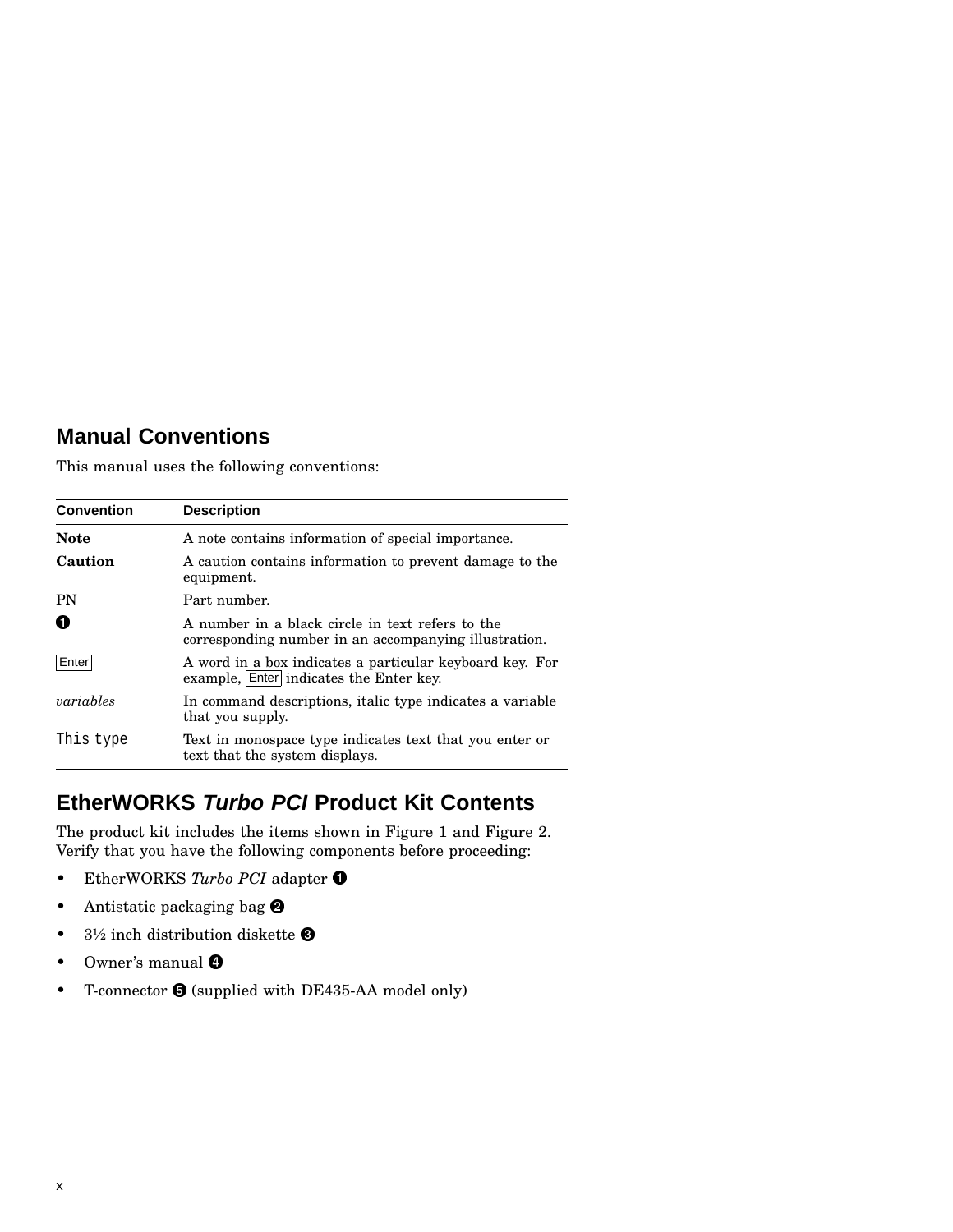**Figure 1 EtherWORKS Turbo PCI Kit (DE435-AA)**



LJ-03736-TI0A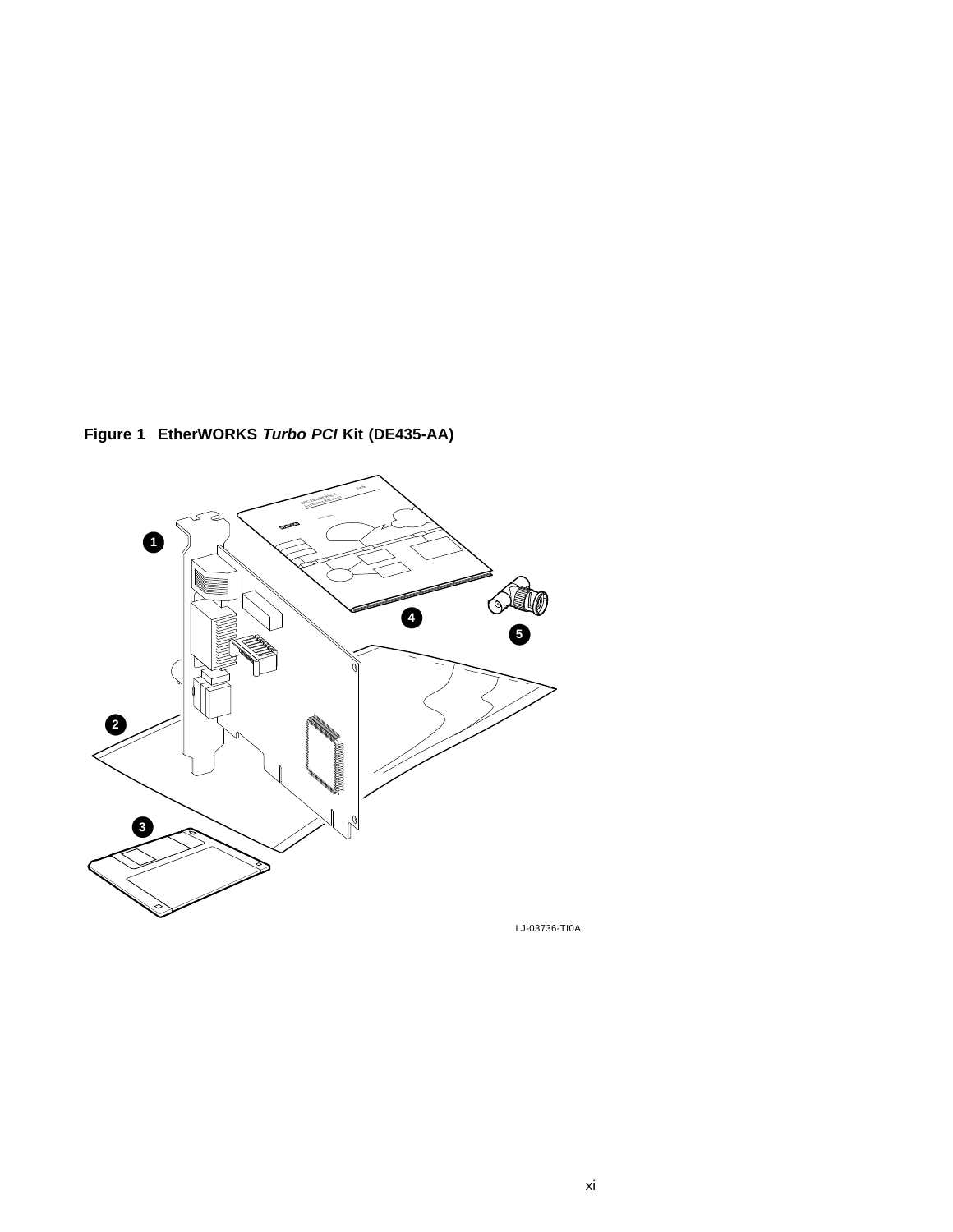**Figure 2 EtherWORKS Turbo PCI TP Kit (DE434-AA)**

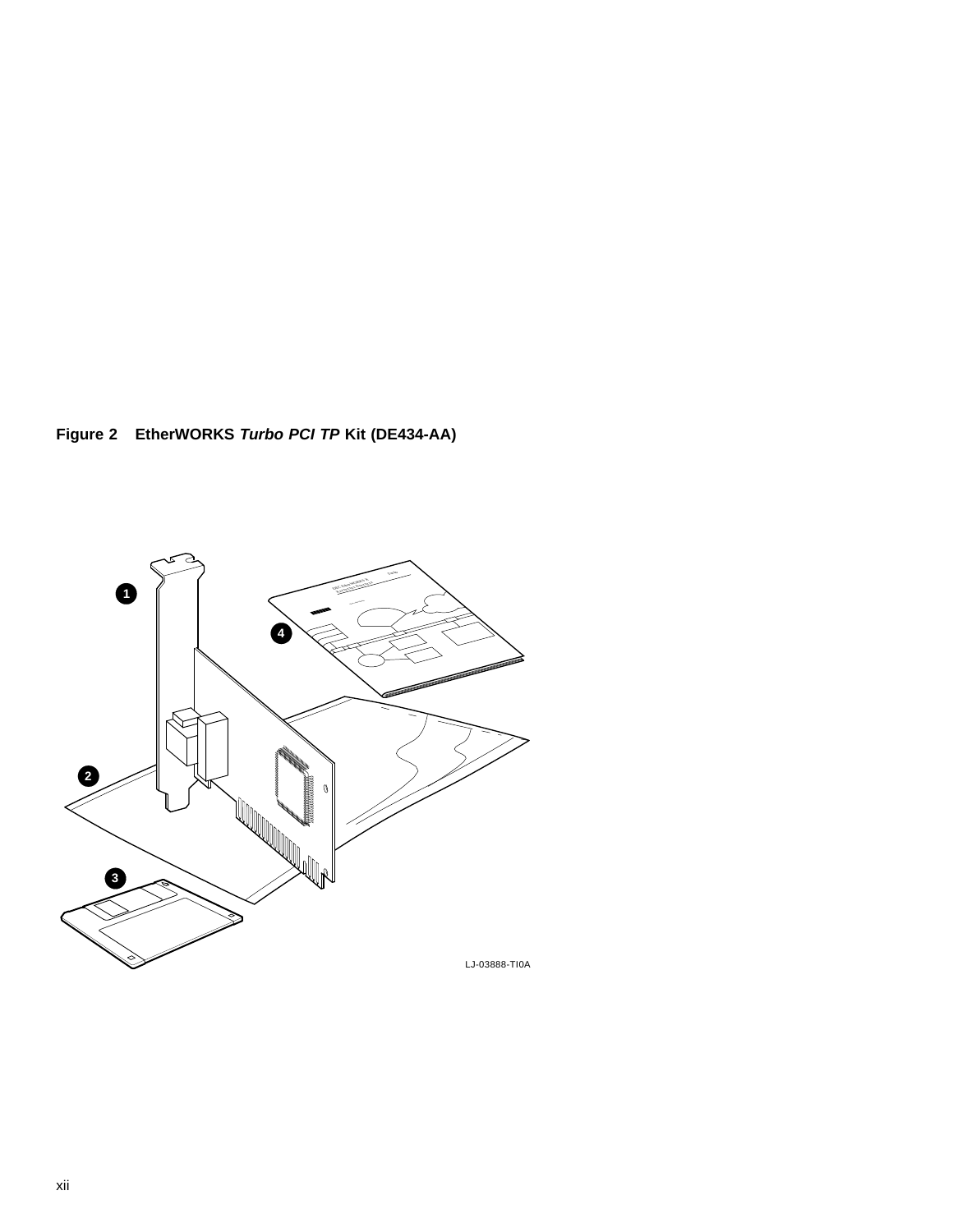# **1**

## **Introduction**

This chapter describes the EtherWORKS *Turbo PCI* adapters and briefly summarizes the adapters' features.

The EtherWORKS *Turbo PCI* adapter is a network interface card that enables you to connect PCI-compatible systems (mobile computers, desktop PCs, high-end workstations, and multiprocessor servers) into an Ethernet/IEEE 802.3 network. After you install the adapter in your system, you can use various network software products to integrate your system into a local area network (LAN) environment.

### **Features**

The main features of the EtherWORKS *Turbo PCI* and EtherWORKS *Turbo PCI TP* adapters are as follows:

- Digital-designed VLSI Ethernet chip supports high data transfer rates for optimal network performance
- Low CPU utilization on the host computer
- Optimized system interface and two 256-byte on-chip FIFOs
- High performance 32-bit direct memory access (DMA) architecture
- Full duplex (20 Mb/s) operation in 10Base-T mode
- Auto-configurable
- FCC Class B and VDE Class B certified for worldwide use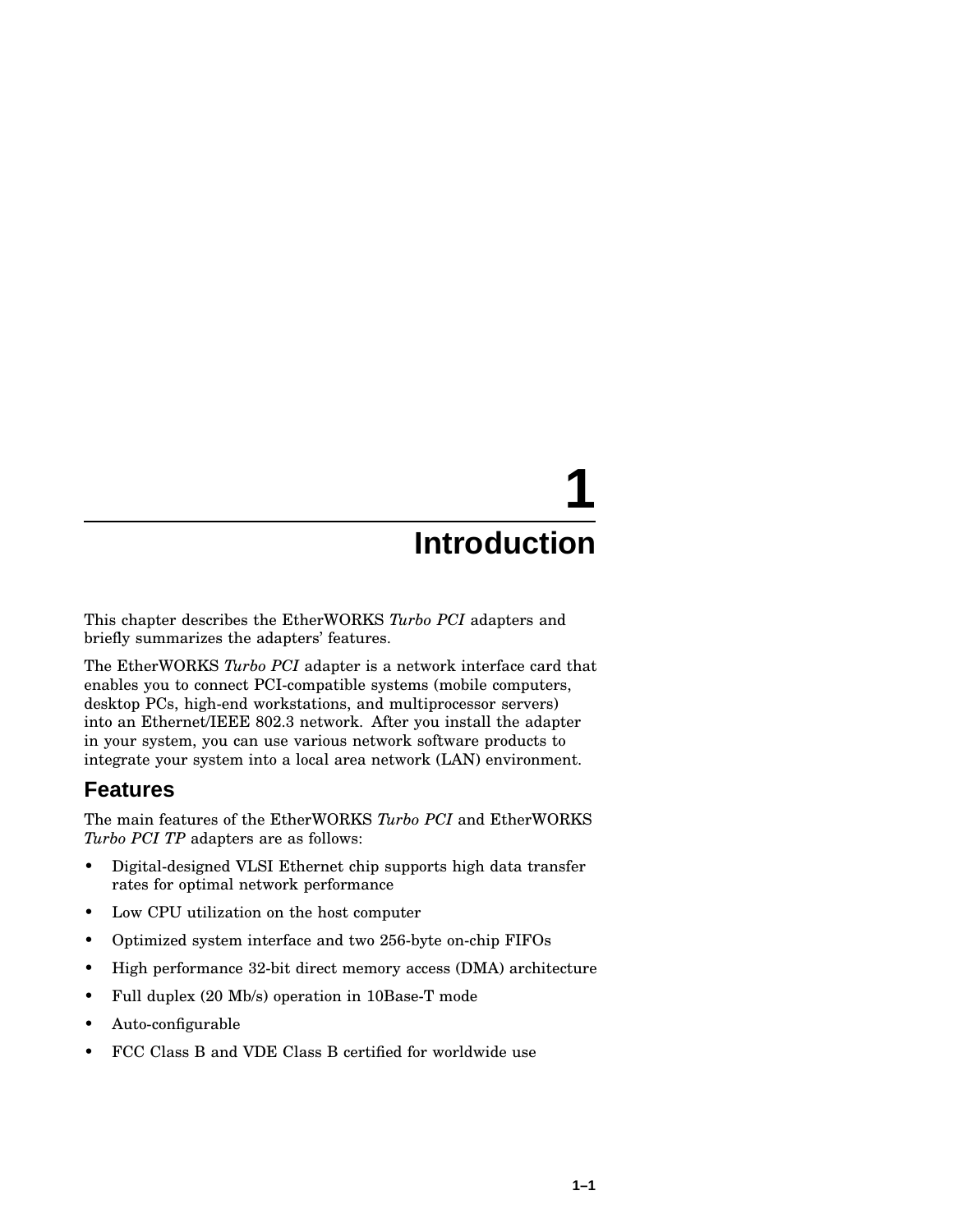- ThinWire, AUI, and twisted-pair Ethernet connections (DE435-AA only)
- Comprehensive set of device drivers for the most popular network operating environments:
	- $\equiv$ Novell NetWare
	- Microsoft Windows NT (Intel and AXP)  $\equiv$
	- Microsoft Windows  $\overline{\phantom{0}}$
	- Microsoft Windows for Workgroups  $\overline{\phantom{0}}$
	- Digital PATHWORKS  $\overline{\phantom{0}}$
	- LAN Manager
	- SCO Unix  $\overline{\phantom{0}}$
	- DOS  $\qquad \qquad \blacksquare$
	- OS/2  $\overline{\phantom{0}}$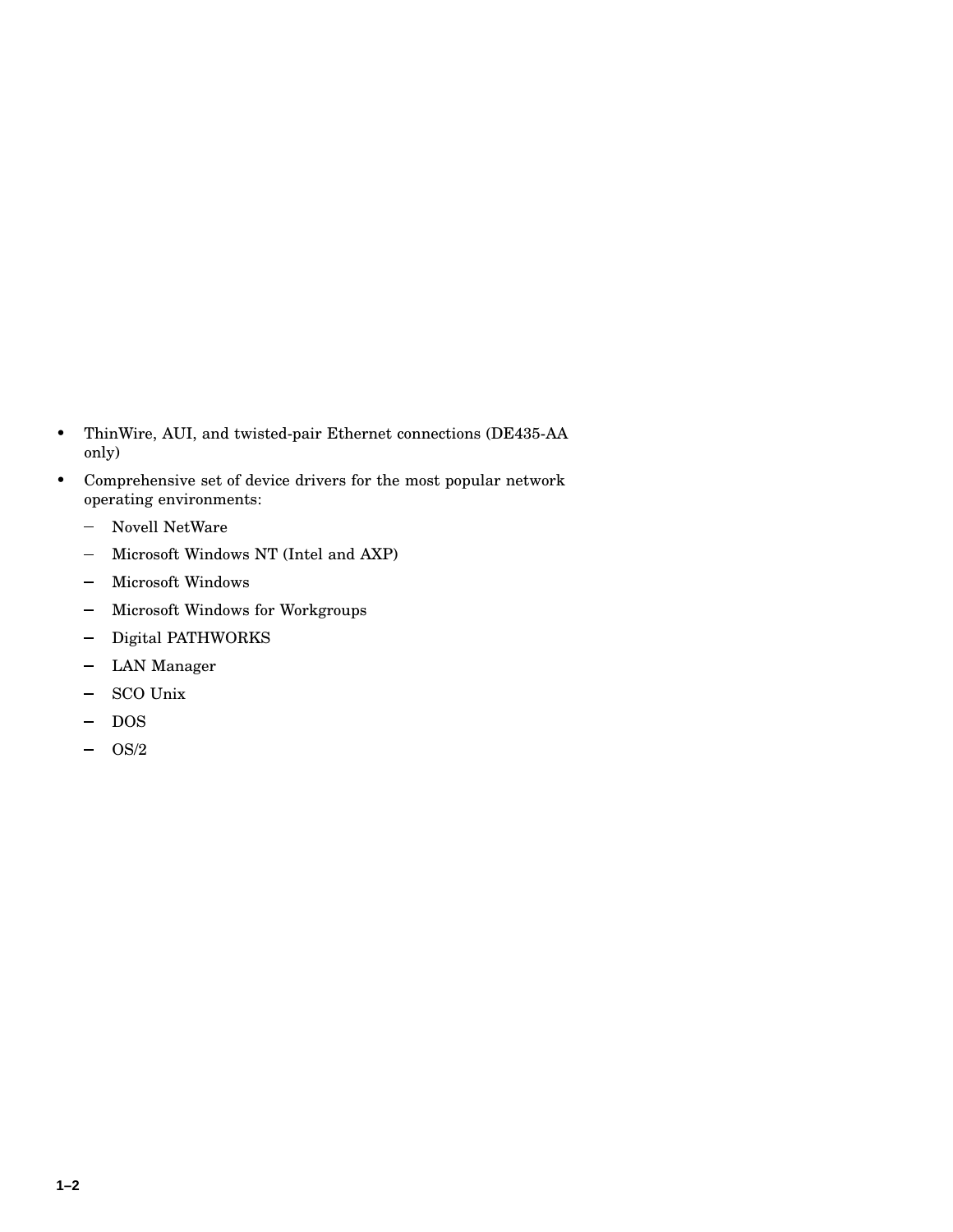# **2**

## **Installation, Configuration, and Diagnostics**

The steps to install the EtherWORKS *Turbo PCI* adapter are as follows:

- 1. Prepare the EtherWORKS *Turbo PCI* adapter (DE435-AA model only) for installation.
- 2. Install the EtherWORKS *Turbo PCI* adapter into a PCI-compatible computer.
- 3. Configure your computer (when necessary) using the BIOS Setup utility.
- 4. Connect your system to the network.
- 5. Install the device driver software (see Chapter 3).

The only tool you need is a screwdriver.

**Caution**

Static electricity can damage electronic components. Use an antistatic wrist strap while handling the components.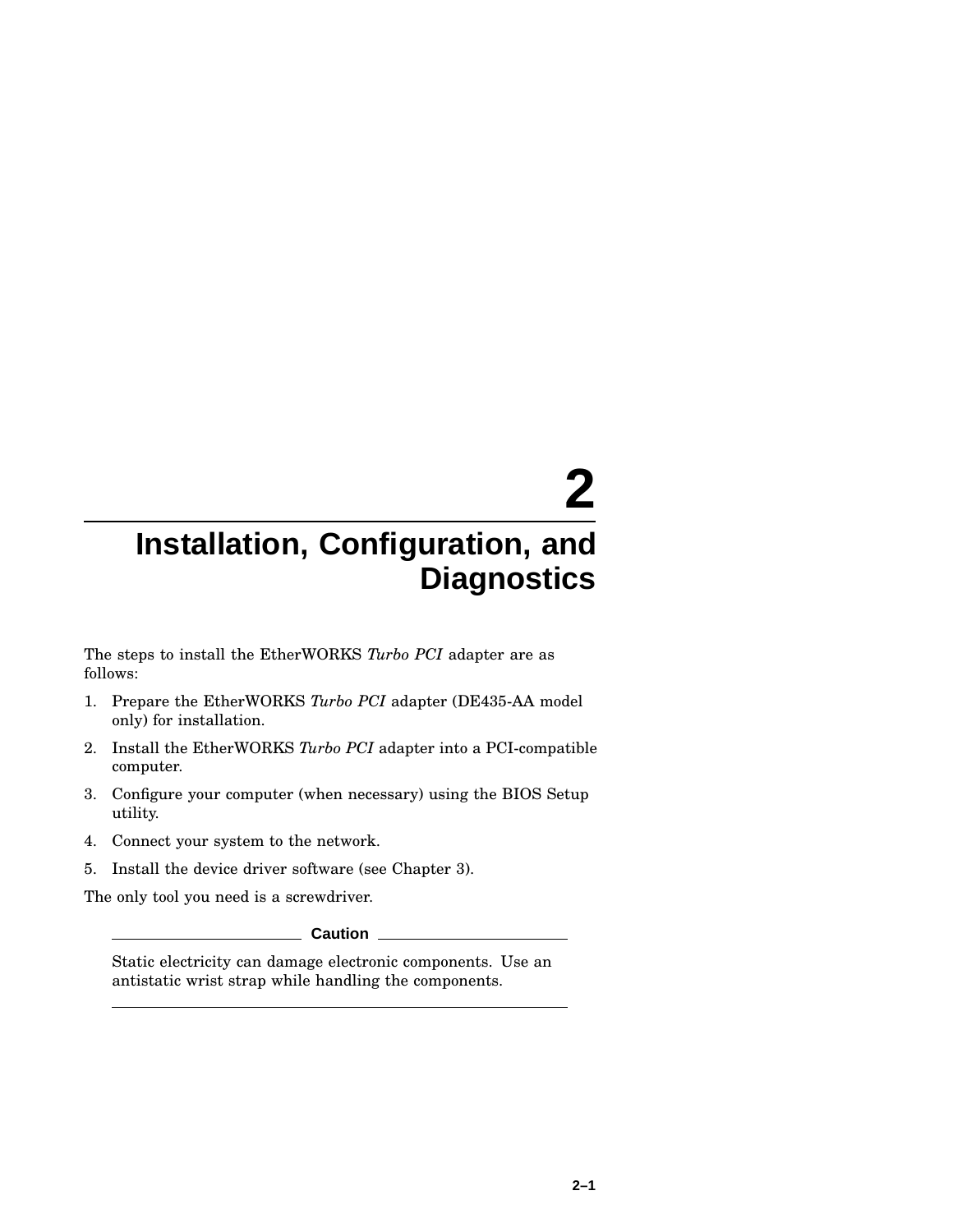### **Preparing the Adapter (DE435-AA Only)**

The EtherWORKS *Turbo PCI* adapter provides auto media selection with software media configuration features for 10Base-T twisted-pair networks and 10Base2 ThinWire networks.

If you intend to connect to a 10Base-T twisted-pair network, no adapter preparation is needed—the AUI jumper has no effect. Proceed to the Installing the Adapter section of this chapter.

When not using a 10Base-T twisted-pair interface, the AUI jumper ( , Figure 2–1) automatically determines which media interface– 10Base2 ThinWire or AUI–is used. The default AUI jumper setting on the DE435-AA adapter is for a ThinWire network.

If you intend to use an AUI network, change the AUI jumper setting before you install the adapter in your computer. Table 2–1 provides instructions for setting the AUI jumper; Figure 2–1 shows the AUI jumper settings.

| If you want to                                                     | Then                                                                                                                                                                                         |
|--------------------------------------------------------------------|----------------------------------------------------------------------------------------------------------------------------------------------------------------------------------------------|
| Connect to a 10Base-T twisted-<br>pair Ethernet network            | AUI jumper has no effect. No action<br>required. (See Table B-2 in Appendix B<br>for power considerations.)                                                                                  |
| Connect to a 10Base2 ThinWire<br>Ethernet network $\boldsymbol{Q}$ | Leave the AUI jumper in the position<br>connecting pin rows 1 and 2 (default)<br>setting).                                                                                                   |
| Connect to Ethernet network<br>using AUI cable $\bigcirc$          | Remove the AUI jumper assembly from<br>the adapter. Rotate the assembly 180 <sup>°</sup> ,<br>then position it over pin rows 2 and 3.<br>Press the AUI jumper assembly firmly<br>into place. |

**Table 2–1 AUI Jumper Settings (DE435-AA Only)**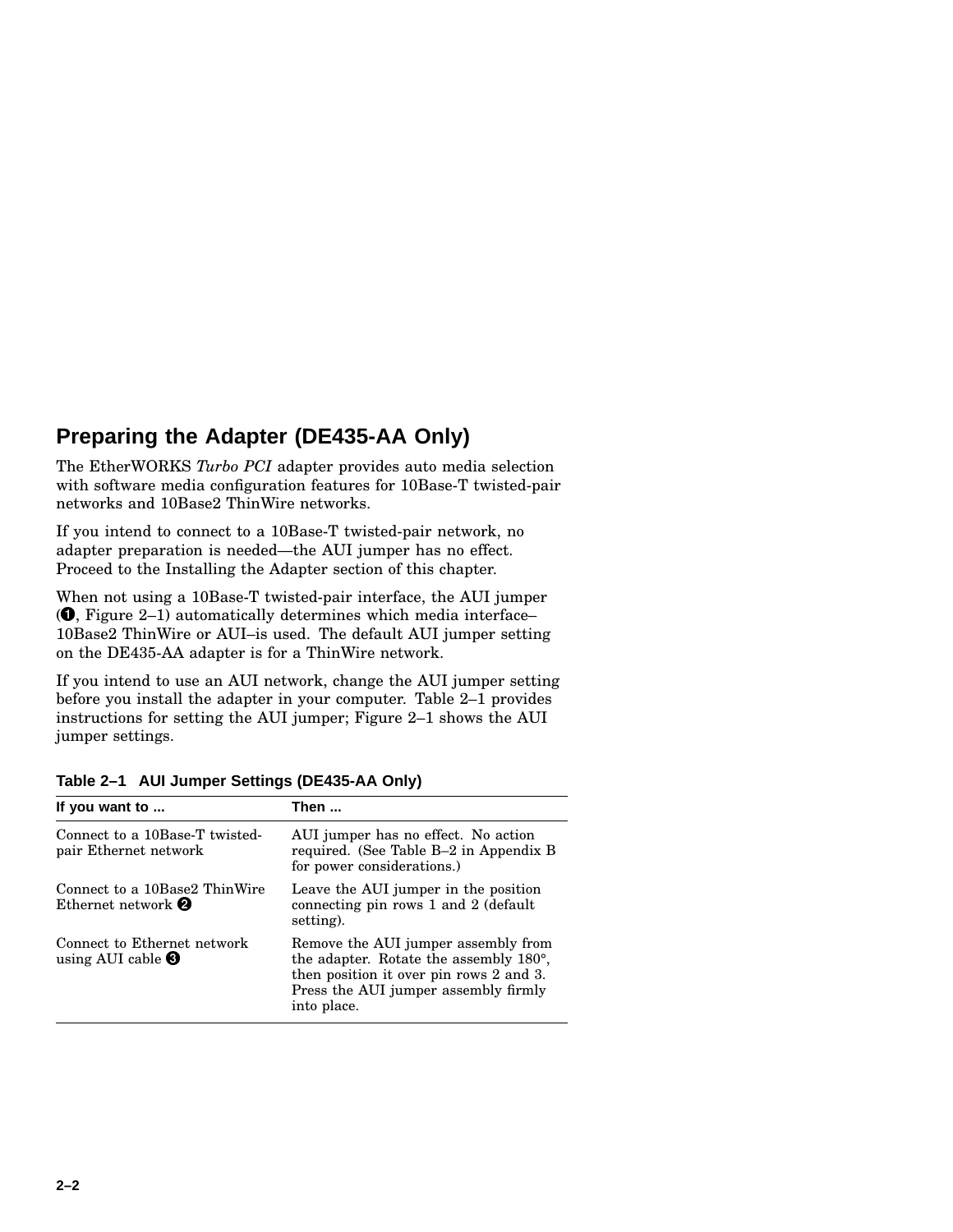**Figure 2–1 Configuring Media Interface**

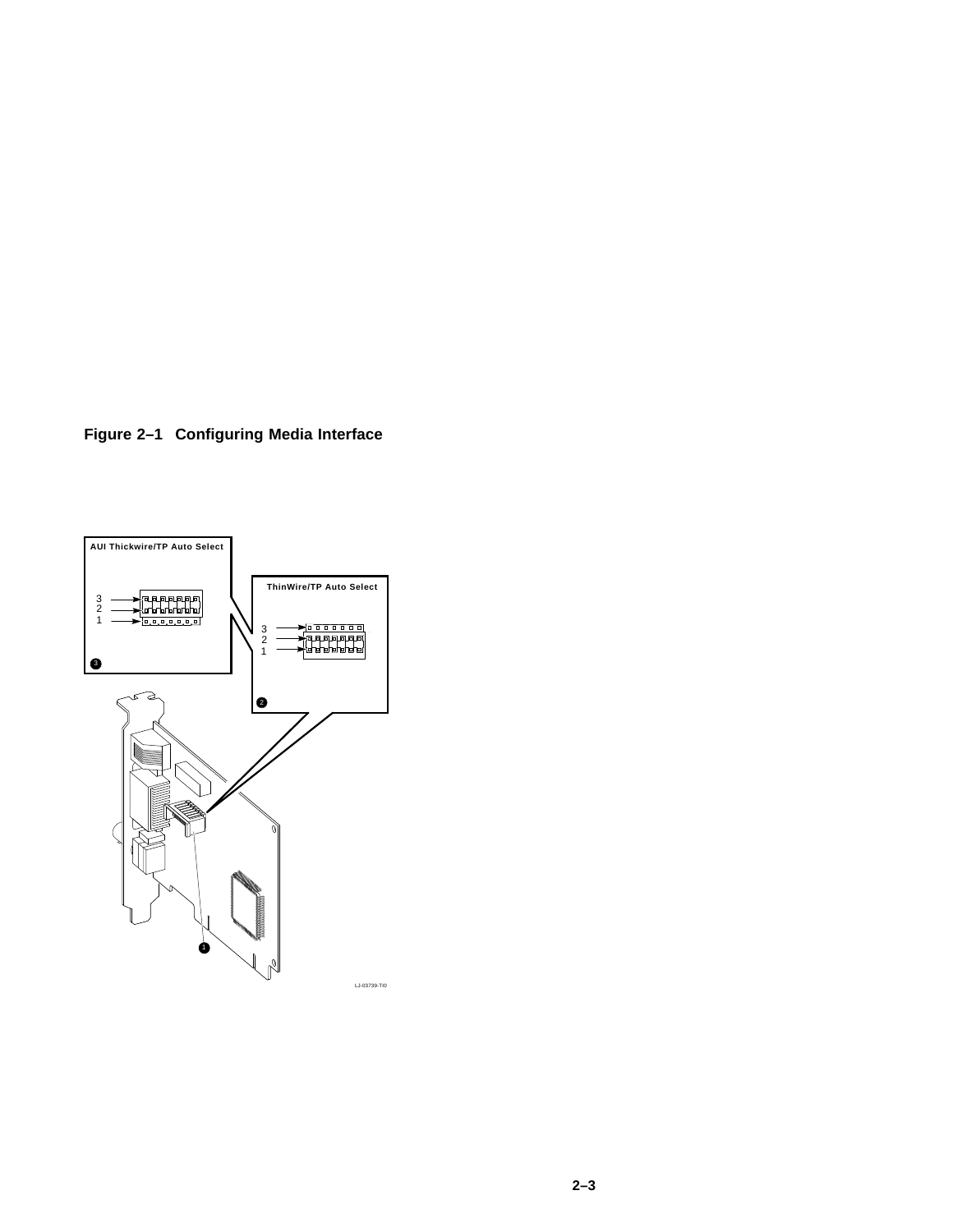### **Installing the Adapter**

The EtherWORKS *Turbo PCI* adapter has bus mastering support for high performance operation. Refer to your computer documentation to choose a bus-mastering PCI slot on your system.

Use the following procedure to install the EtherWORKS *Turbo PCI* adapter:

- 1. Set all power switches (system and peripherals) to the off position.
- 2. Unplug the power cord from the wall socket, then disconnect the cord from the system unit. Unplug any external devices.
- 3. Remove the computer cover(s) to access the PCI slots.
- 4. Unscrew and remove the system's option slot cover from an available PCI slot that supports bus mastering (Figure 2–2).
- 5. Insert the EtherWORKS *Turbo PCI* adapter into the slot, then push firmly into place (Figure 2–3).
- 6. Replace the screw to secure the adapter.
- 7. Replace the computer cover(s).
- 8. Connect the power cord to the system unit, then plug the power cord into the wall outlet. Reconnect any external devices.
- 9. Power on the system and peripherals.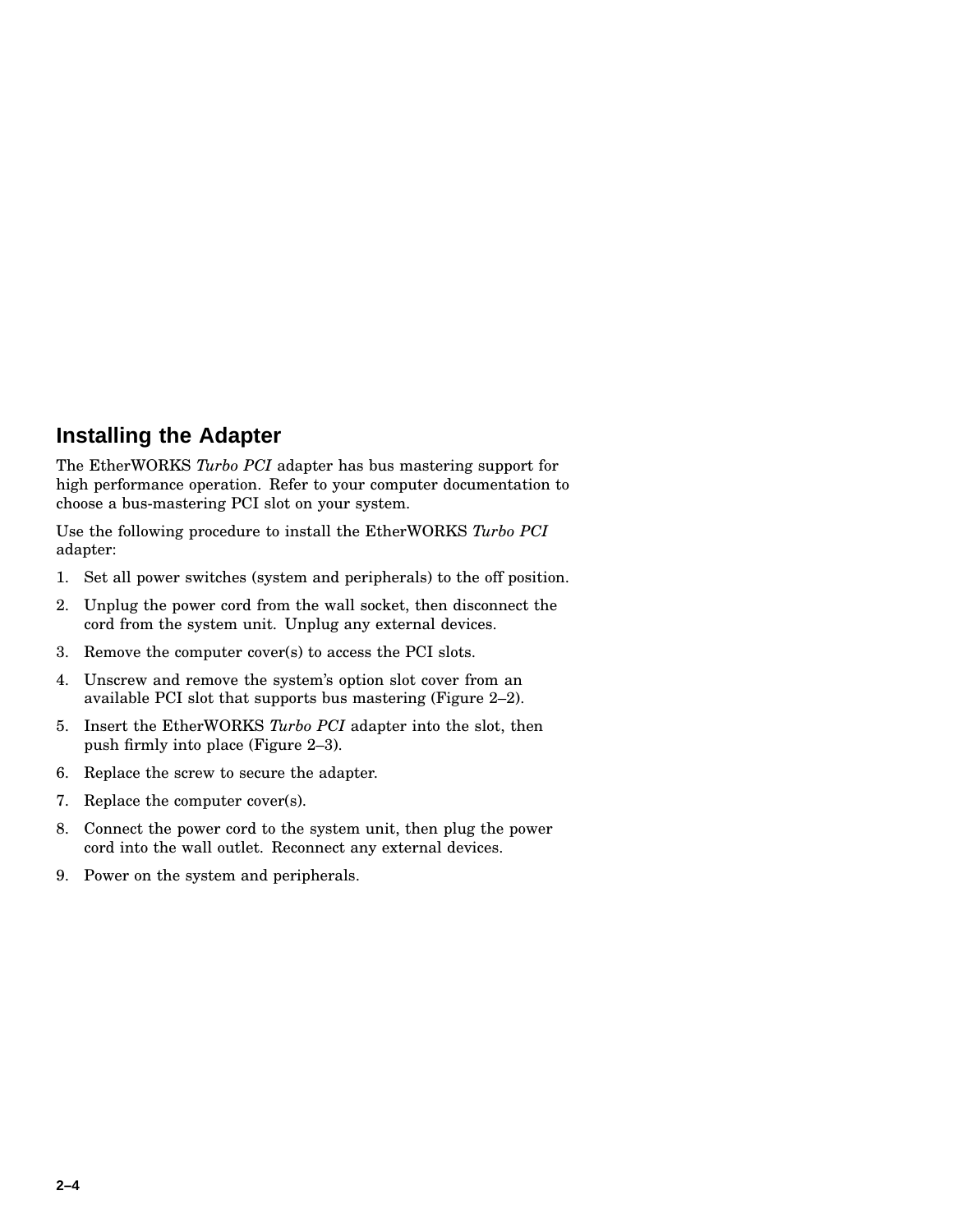**Figure 2–2 Removing the PCI Slot Cover**



LJ-00462-TI0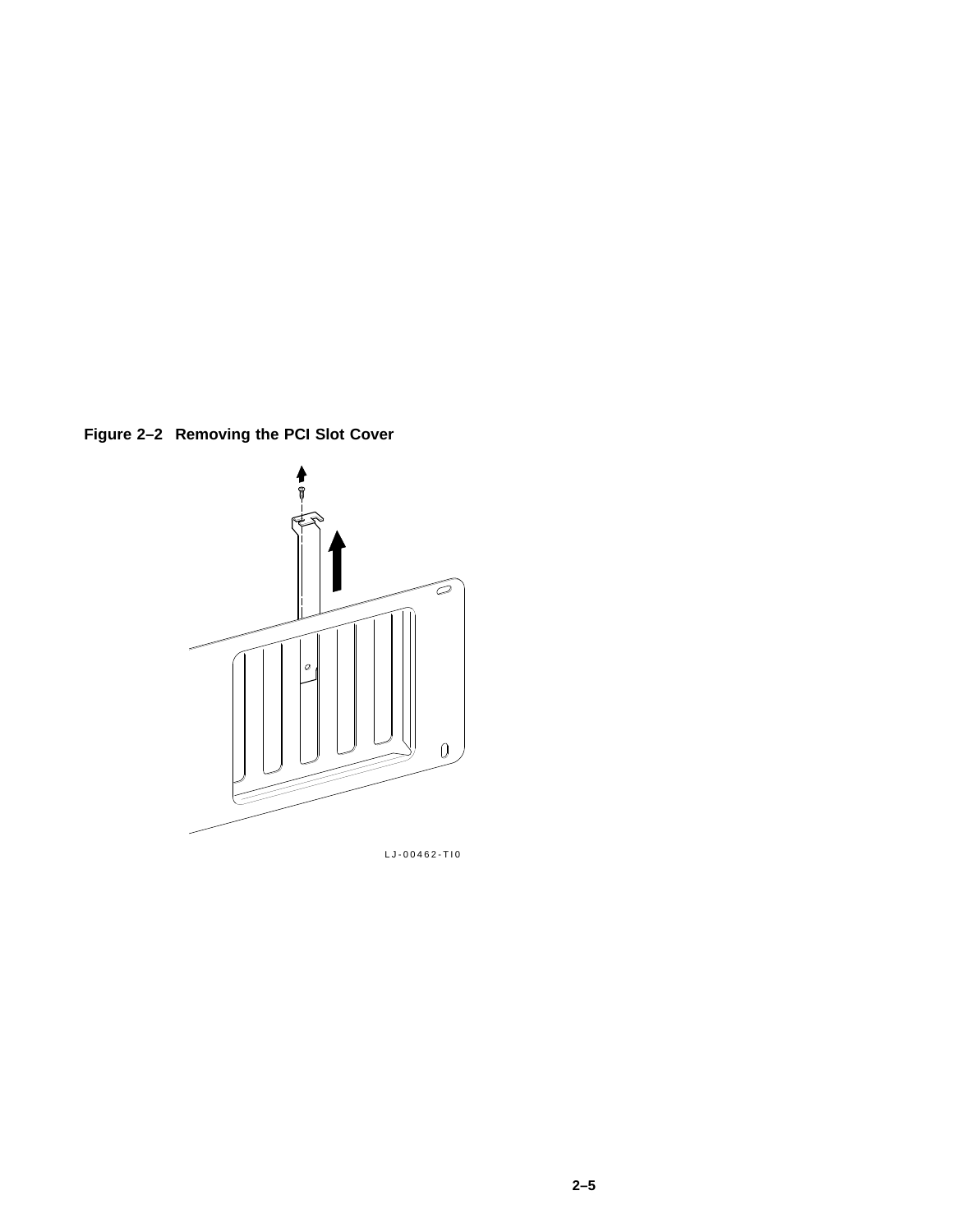**Figure 2–3 Installing the EtherWORKS Turbo PCI Adapter**

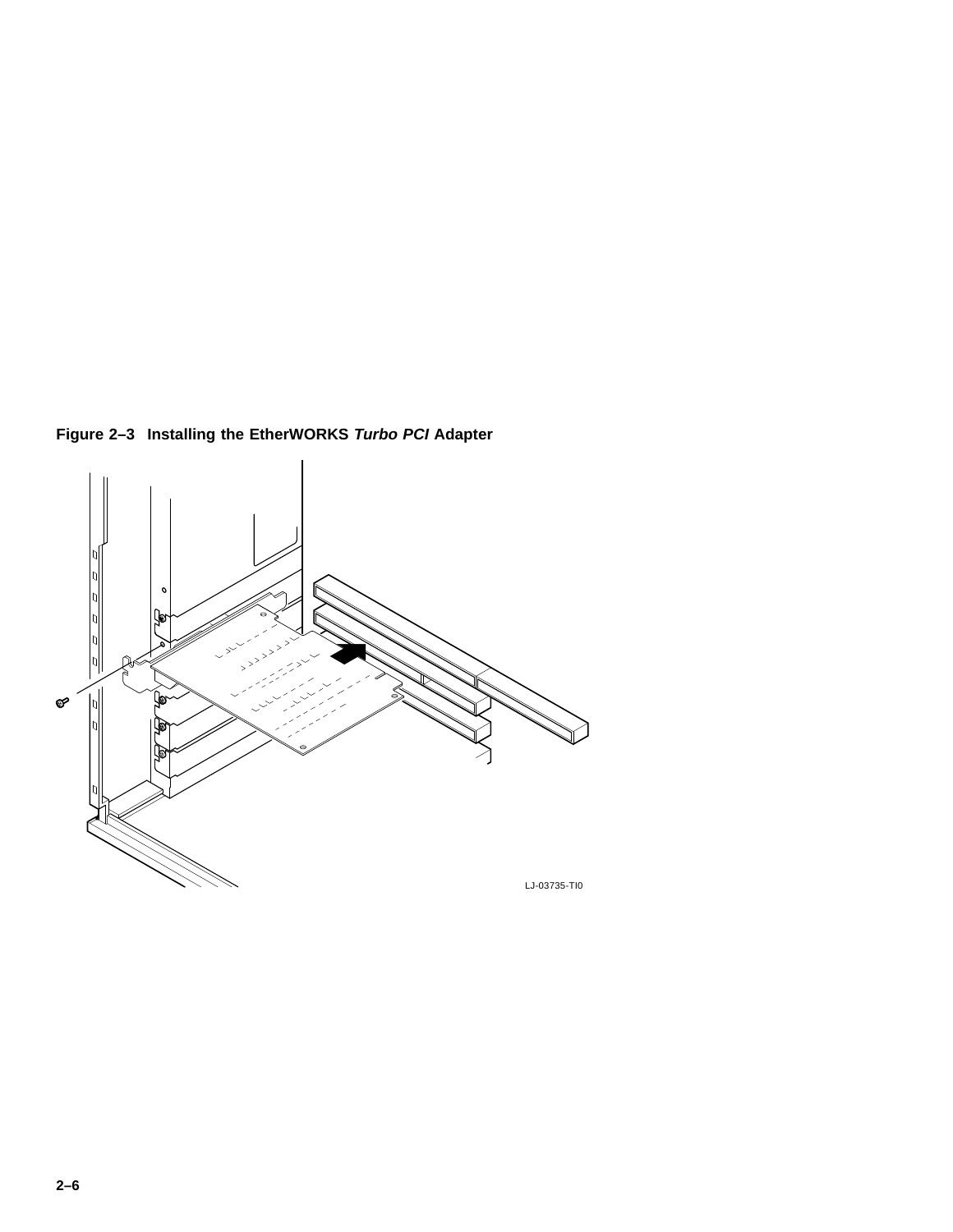### **Configuration**

The EtherWORKS *Turbo PCI* adapter will be configured automatically in most PCI systems. Use your system's BIOS Setup utility only if you wish to modify the configuration after you install the EtherWORKS *Turbo PCI* adapter, or if you need to change the computer settings.

**Note**

Refer to your computer documentation for instructions on how to use your system's BIOS Setup utility.

### **BIOS Setup Utility**

The BIOS Setup utility enables you to select and permanently store information about the computer's hardware and software in the battery-backed memory of the CMOS RAM. This information takes effect each time the computer boots and can be changed each time you run Setup.

The PCI device option allows you to configure the PCI slots on your computer's main logic board. Table 2–2 lists the PCI option settings available for the EtherWORKS *Turbo PCI* adapter.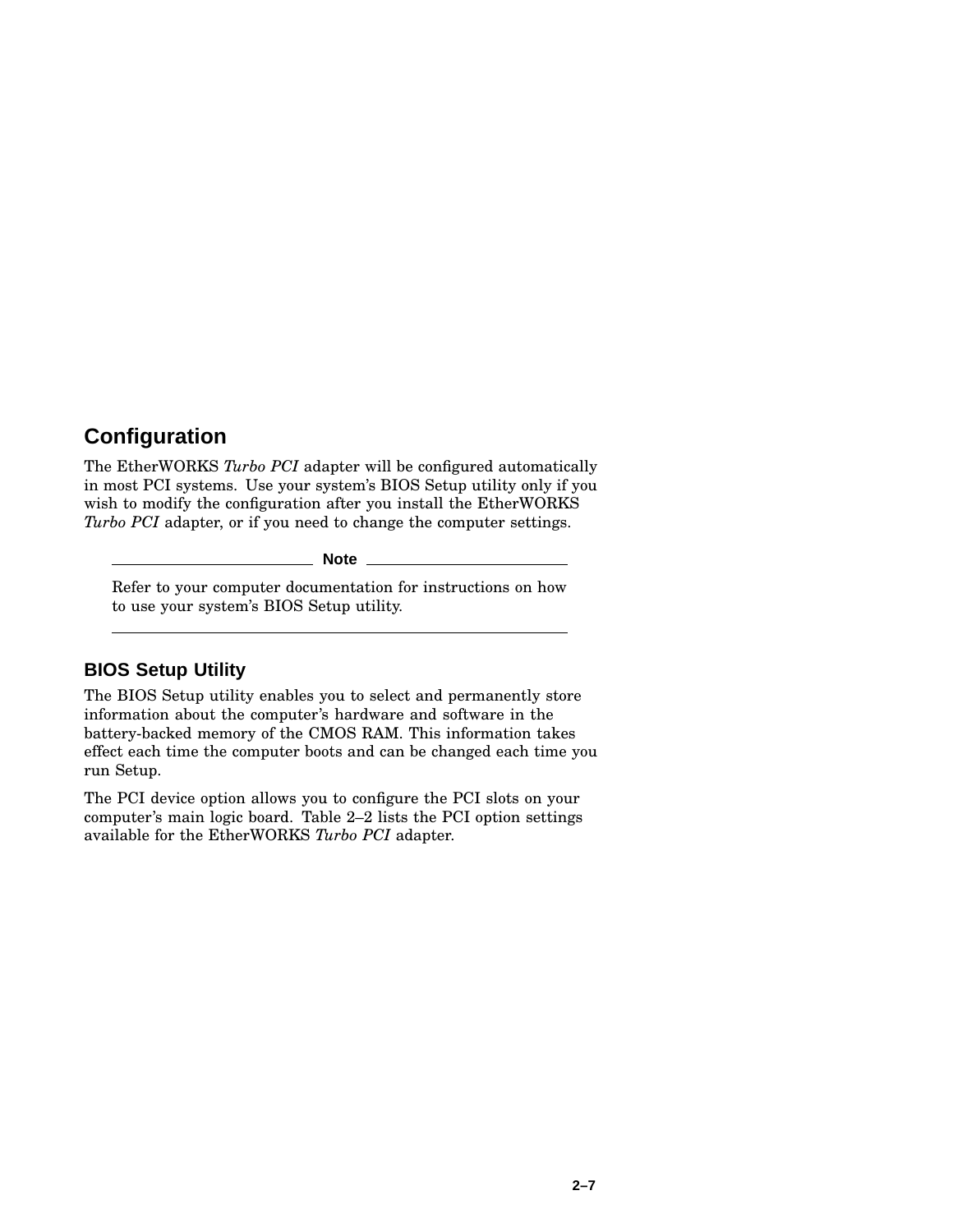**Table 2–2 EtherWORKS Turbo PCI Option Settings**

| This setting             | Allows you to                                                                                     | EtherWORKS Turbo PCI<br><b>Requirements</b>                  |
|--------------------------|---------------------------------------------------------------------------------------------------|--------------------------------------------------------------|
| Enable/disable<br>device | Individually enable or<br>disable each PCI slot.                                                  | PCI slot must be enabled.                                    |
| IRQ.                     | Individually set an IRQ<br>default for each PCI slot<br>(none, IRQ, 5, 9, 10, 14, )<br>or $15$ ). | IRQ 5, 9, 10, 14, or 15.                                     |
| Enable master            | Enable bus mastering on<br>a PCI slot.                                                            | PCI slot must be enabled<br>for bus mastering. $1$           |
| Latency timer            | Set the PCI latency<br>timer (in PCI clocks) for<br>each PCI device.                              | All settings supported.<br>The recommended value is<br>0xF8. |

<sup>1</sup>Some PCI computers have a slot that does not support bus mastering. Make sure the EtherWORKS *Turbo PCI* adapter is installed in a PCI slot that has bus mastering capabilities.

### **Running Setup**

To run the BIOS Setup utility, use the following procedure:

- 1. Power on your computer and allow the power-on self-test (POST) to complete.
- 2. Make note of any configuration errors listed, then press  $\boxed{51}$  to display the setup screens.
- 3. Follow the instructions on your screen, or from any on-line help pop-up menu, to configure your computer.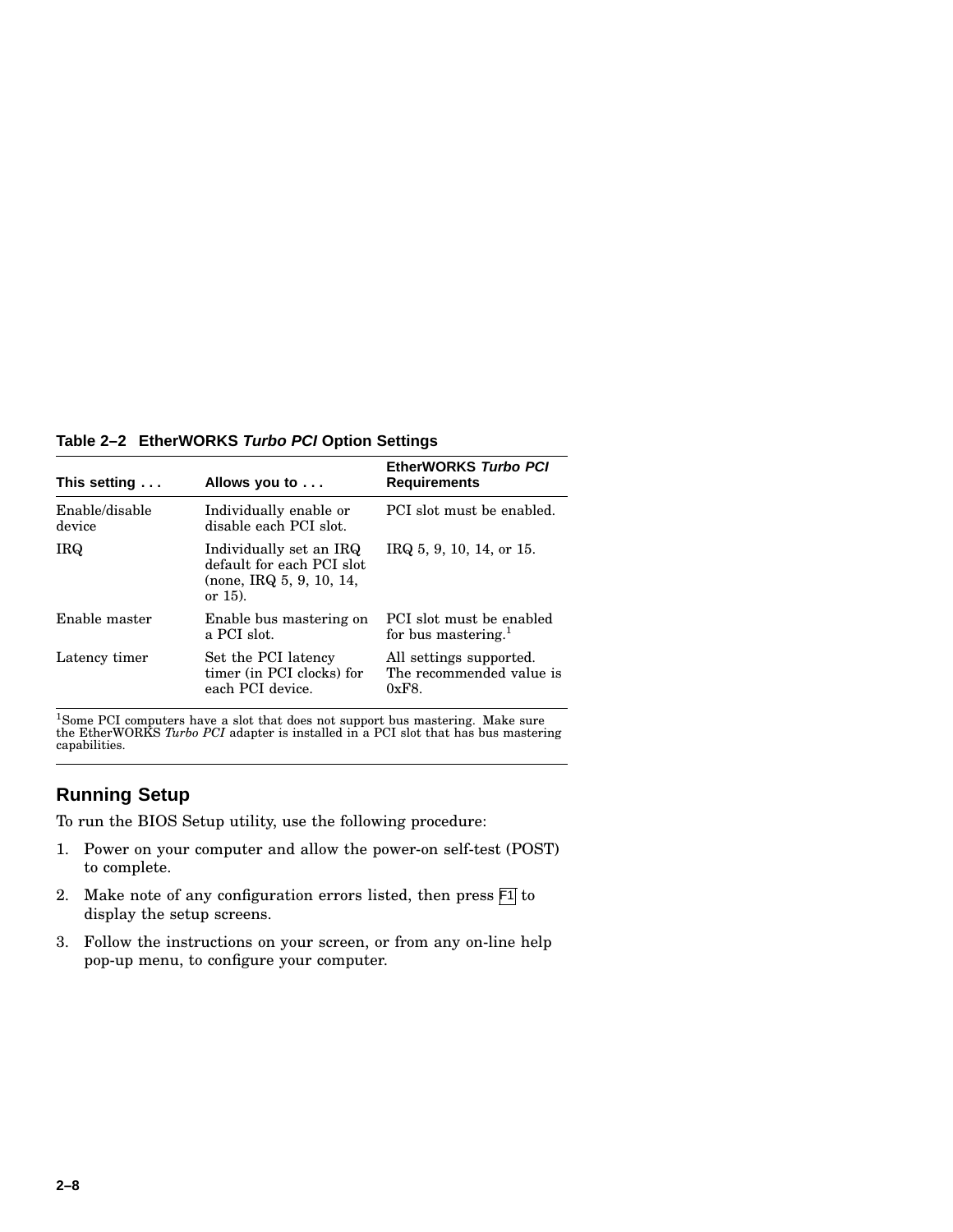### **Diagnostics**

The EtherWORKS *Turbo PCI* distribution diskette contains the NICDIAG Diagnostic utility for DOS-based computers. For other systems, refer to your computer documentation. It is recommended that you run this utility after initial installation to ensure the EtherWORKS *Turbo PCI* adapter is set up to meet your system requirements and to verify the adapter's functionality.

To install multiple adapters in your system, invoke the BIOS Setup utility. Before running the Diagnostic utility, perform the following steps for each PCI slot containing an EtherWORKS *Turbo PCI* adapter:

- 1. Enable the PCI slot.
- 2. Assign an IRQ number.
- 3. Enable bus mastering.

**Note**

Make sure you perform these steps prior to running the Diagnostic utility.

When you run the NICDIAG diagnostics, make sure both the NICDIAG.EXE and DIAG.EXE files are in the same directory.

The NICDIAG Diagnostic utility prevents diagnostics from running if it detects an active EtherWORKS *Turbo PCI* adapter. The adapter is considered active if a network device driver is loaded. If necessary, remove the statement that loads the device driver in the CONFIG.SYS or other files and cold boot the computer to deactivate the adapter. On some systems, you can press F5 to bypass all startup files.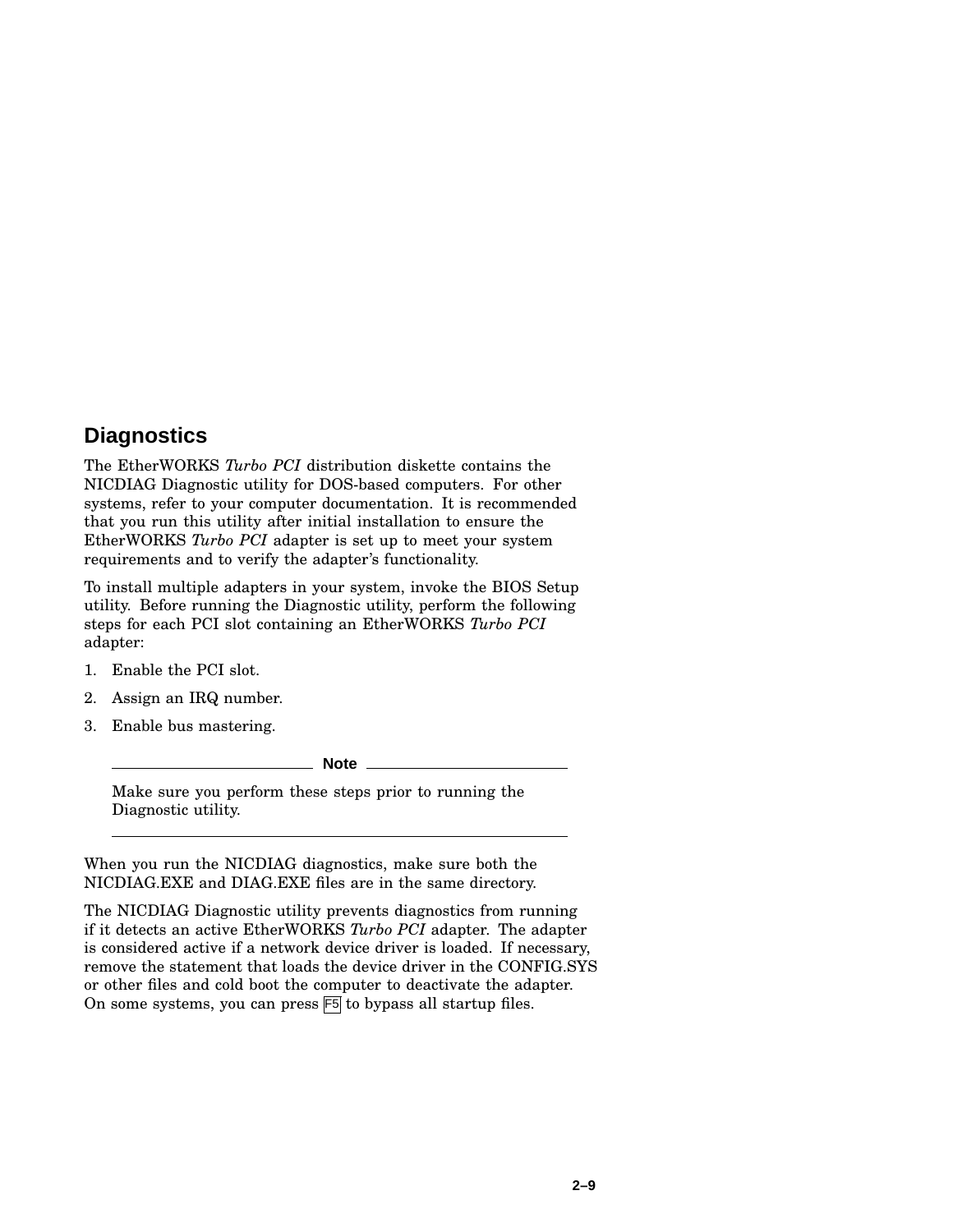### **Accessing the Diagnostic Utility**

To access the Diagnostic utility, use the following procedure:

- 1. Insert the EtherWORKS *Turbo PCI* distribution diskette into the disk drive.
- 2. Set the system to the disk drive being used.
- 3. Type NICDIAG at the DOS prompt.

An introductory window appears. Follow the screen instructions to display the Main Menu.

- 4. Select the *View Configuration* option, then press **Enter** to display the current EtherWORKS *Turbo PCI* adapter configuration. Press Enter again to display more detailed configuration information. These parameters are for viewing only, and cannot be changed.
- 5. Select the *Diagnostic* option, then press Enter to run the diagnostics.

When the diagnostics are complete, the screen displays the diagnostic result code to let you know whether the adapter diagnostics passed or failed.

- 6. Press ESC to return to the NICDIAG Main Menu.
- 7. Select the *Exit* option from the Main Menu.

The following warning message appears:

Do you really want to quit? (Y/N)

- 8. Press Y to exit NICDIAG.
- 9. Restore the CONFIG.SYS file if modified.
- 10. Reboot your system.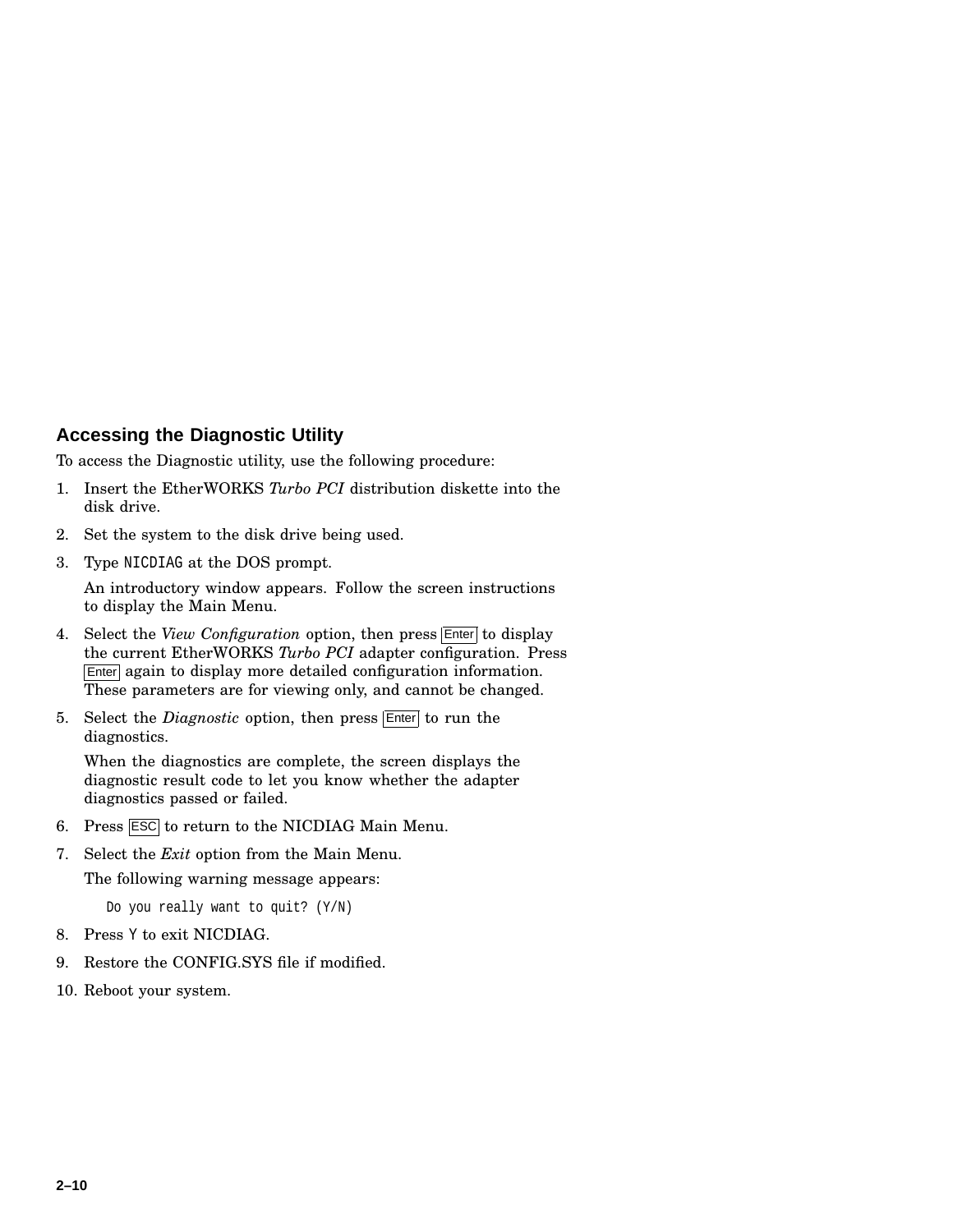### **Connecting to a Network**

Use one of the following procedures to connect your system to the network.

### **Connecting to a Twisted-Pair Ethernet Network**

To connect the EtherWORKS *Turbo PCI* adapter to a twisted-pair network:

Plug the twisted-pair Ethernet cable connector into the 8-pin (RJ-45) connector until it clicks and locks in place (see  $\bullet$  in Figure 2–4 and Figure 2–5).

To configure a full duplex connection, make sure that you are connecting to another device that supports full duplex mode to avoid serious network problems. Full duplex mode is enabled by the software. See the README.TXT file referenced in Chapter 3 for further information.

### **Connecting to a ThinWire Ethernet Network (DE435-AA Only)**

To connect the EtherWORKS *Turbo PCI* adapter to a ThinWire network:

- 1. Attach the ThinWire cable(s) to a T-connector.
- 2. If the system is at the end of an Ethernet segment, attach a terminator to the unused side of the T-connector. If the system is between consecutive networked systems, attach a ThinWire cable to each end of the T-connector. Termination is usually required at each end of a ThinWire cable segment.
- 3. Push the T-connector onto the BNC connector, then twist the T-connector to lock it in place (see  $\bullet$  in Figure 2–4).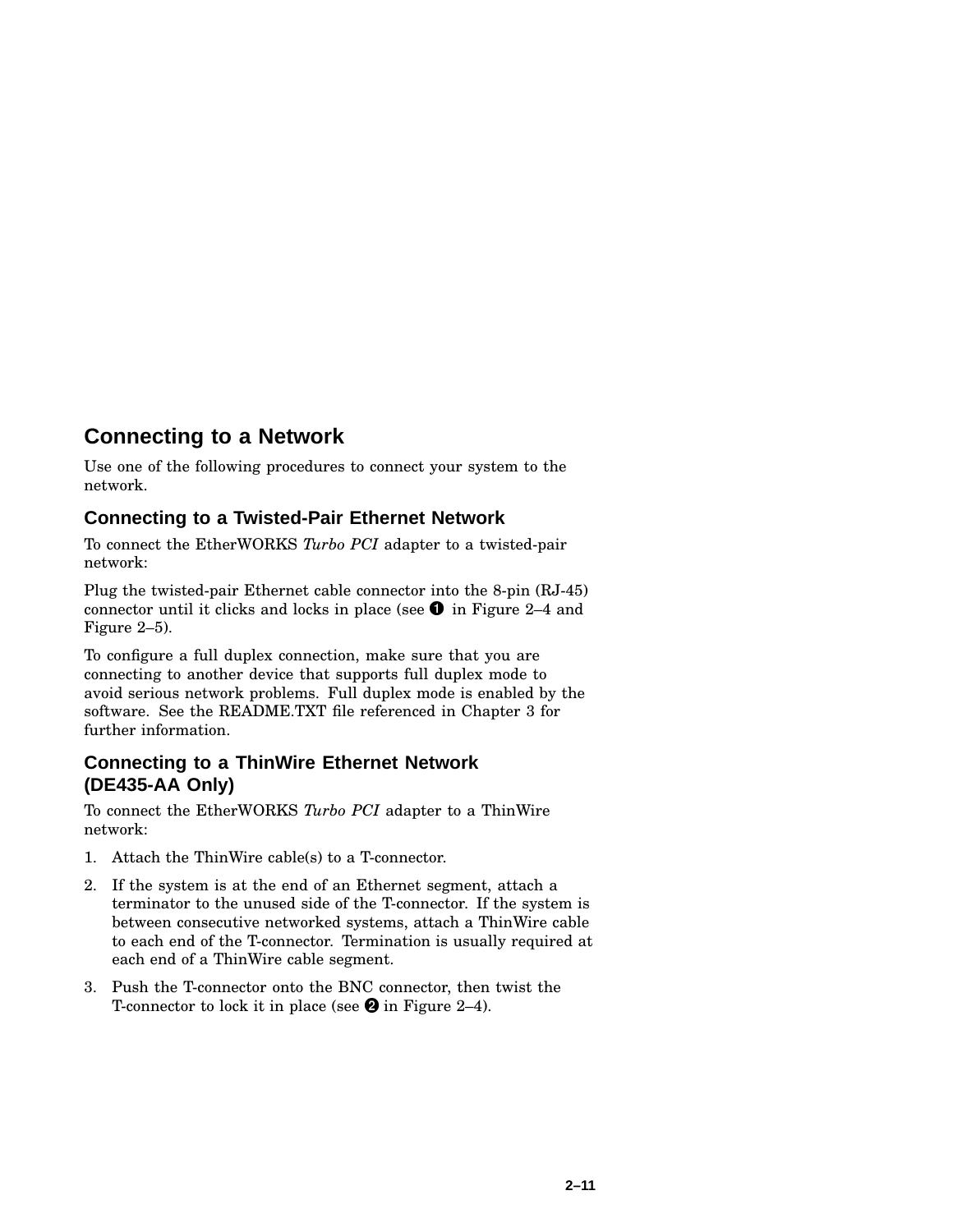### **Connecting to an AUI Ethernet Network (DE435-AA Only)**

To connect the EtherWORKS *Turbo PCI* adapter to an AUI network:

- 1. Slide the latch assembly on the adapter's AUI connector upward.
- 2. Plug the AUI cable connector into the 15-pin AUI connector on the adapter.
- 3. Slide the latch assembly downward to lock the connector in place (see  $\bf 3$  in Figure 2–4).

**Note**

Do not connect more than one Ethernet cable to the EtherWORKS *Turbo PCI* DE435-AA adapter at the same time (see  $\bullet$  in Figure 2–4).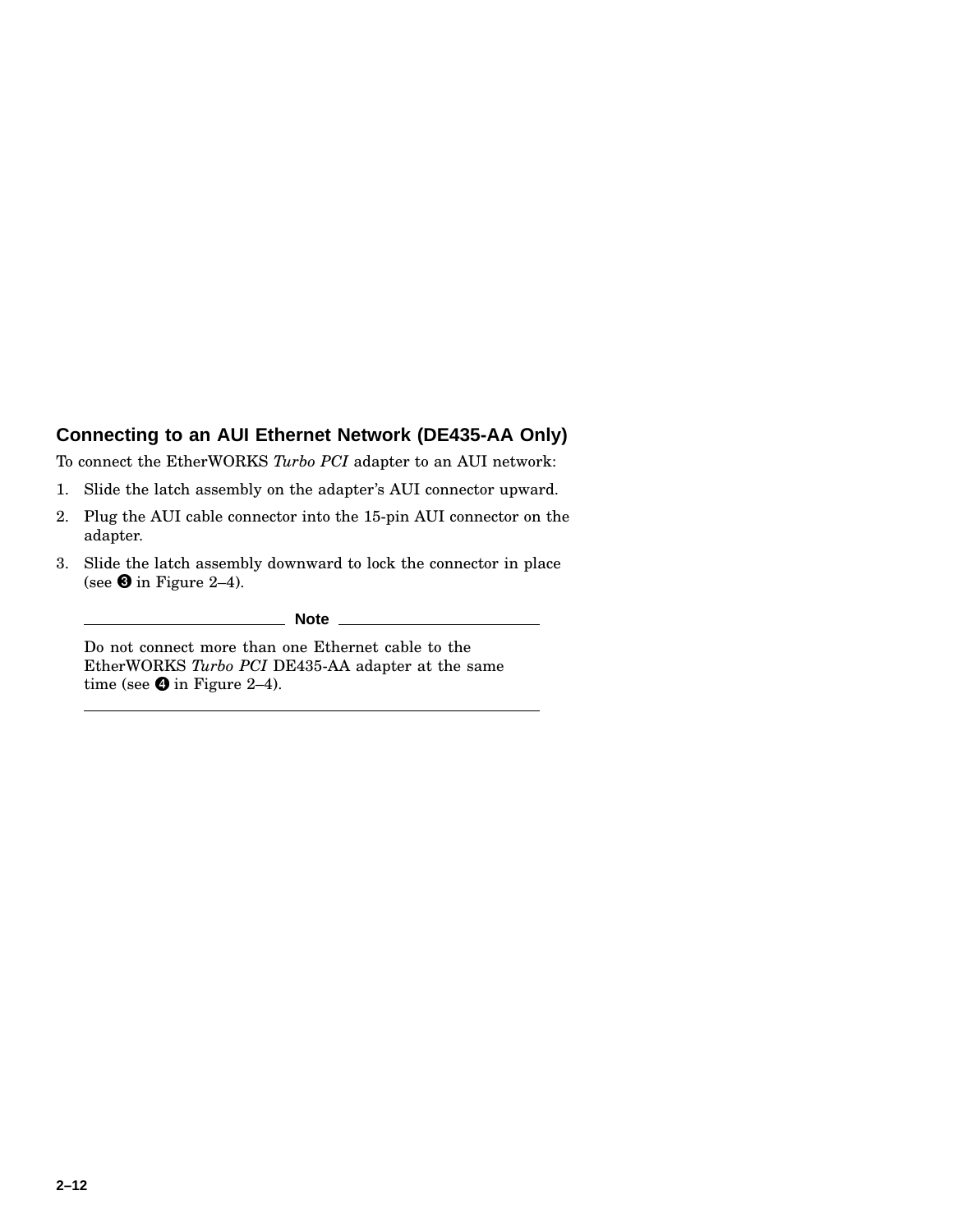**Figure 2–4 Connecting to the Ethernet Network (DE435-AA)**

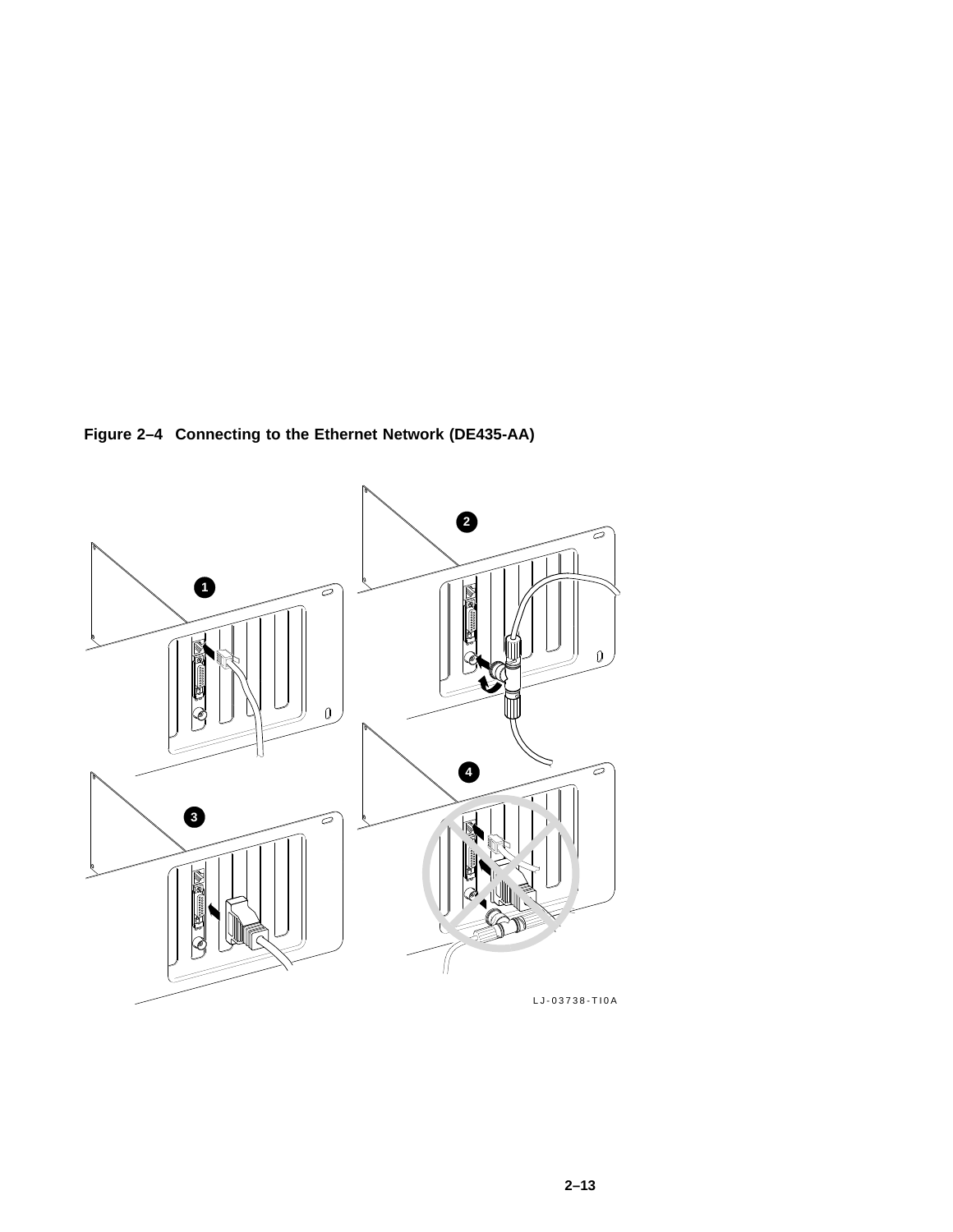**Figure 2–5 Connecting to the Ethernet Network (DE434-AA)**

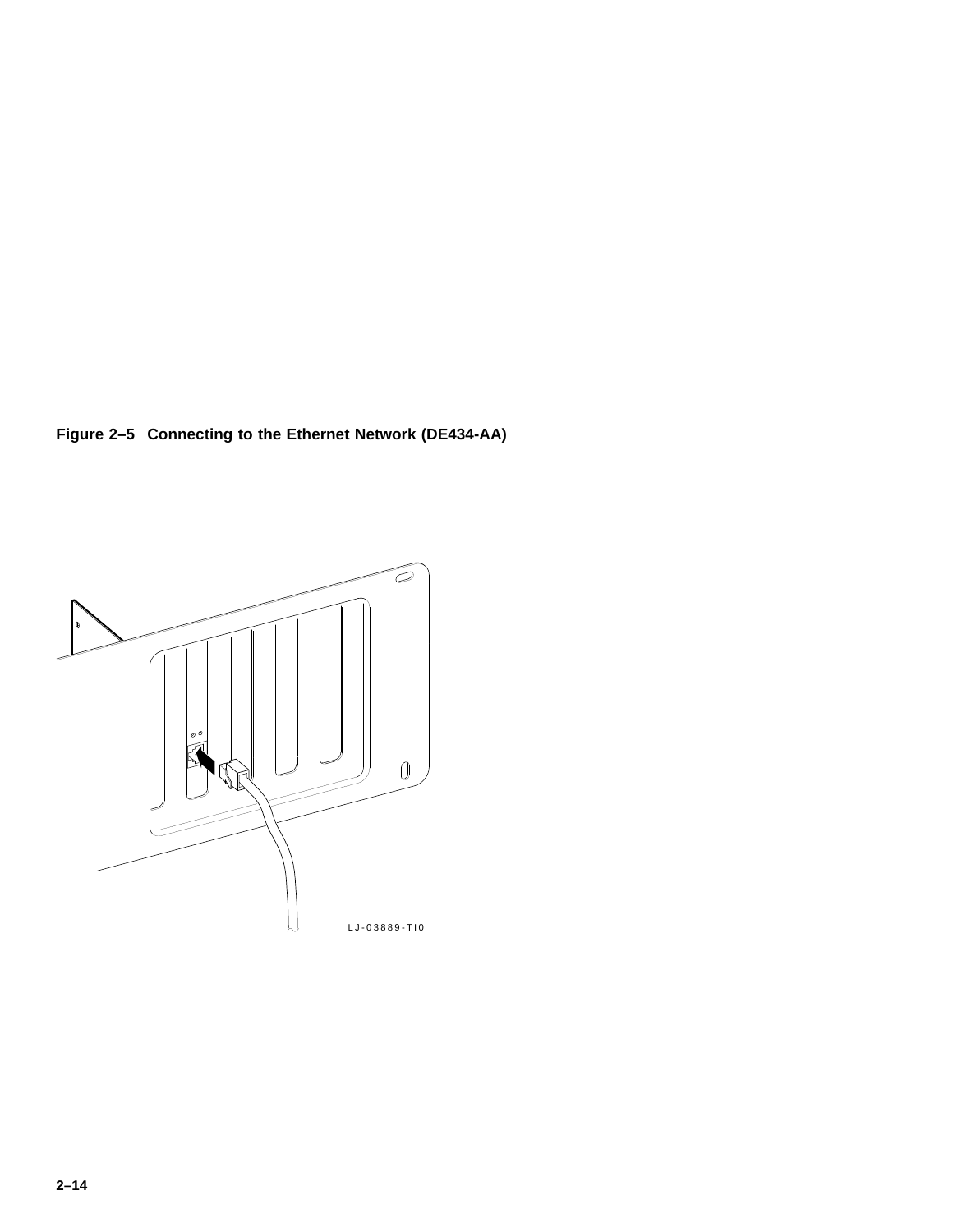# **3**

### **Device Driver Installation Information**

The EtherWORKS *Turbo PCI* distribution diskette files, README.TXT and RELEASE.NOT, contain device driver software and installation information. The diskette also contains configuration information for PATHWORKS, LAN Manager-based, Windows NT, and NetWare network operating systems (NOS).

- Refer to the README.TXT file located in the diskette's root directory for a complete list of the supported device drivers and the directory structure for each of the supported operating environments.
- Refer to the RELEASE.NOT file for information about known installation or configuration problems.

The diskette contains additional README.TXT files within the directory structures for each supported operating environment. These files contain information that pertains to the specific device driver or operating environment corresponding to the subdirectory where they are found.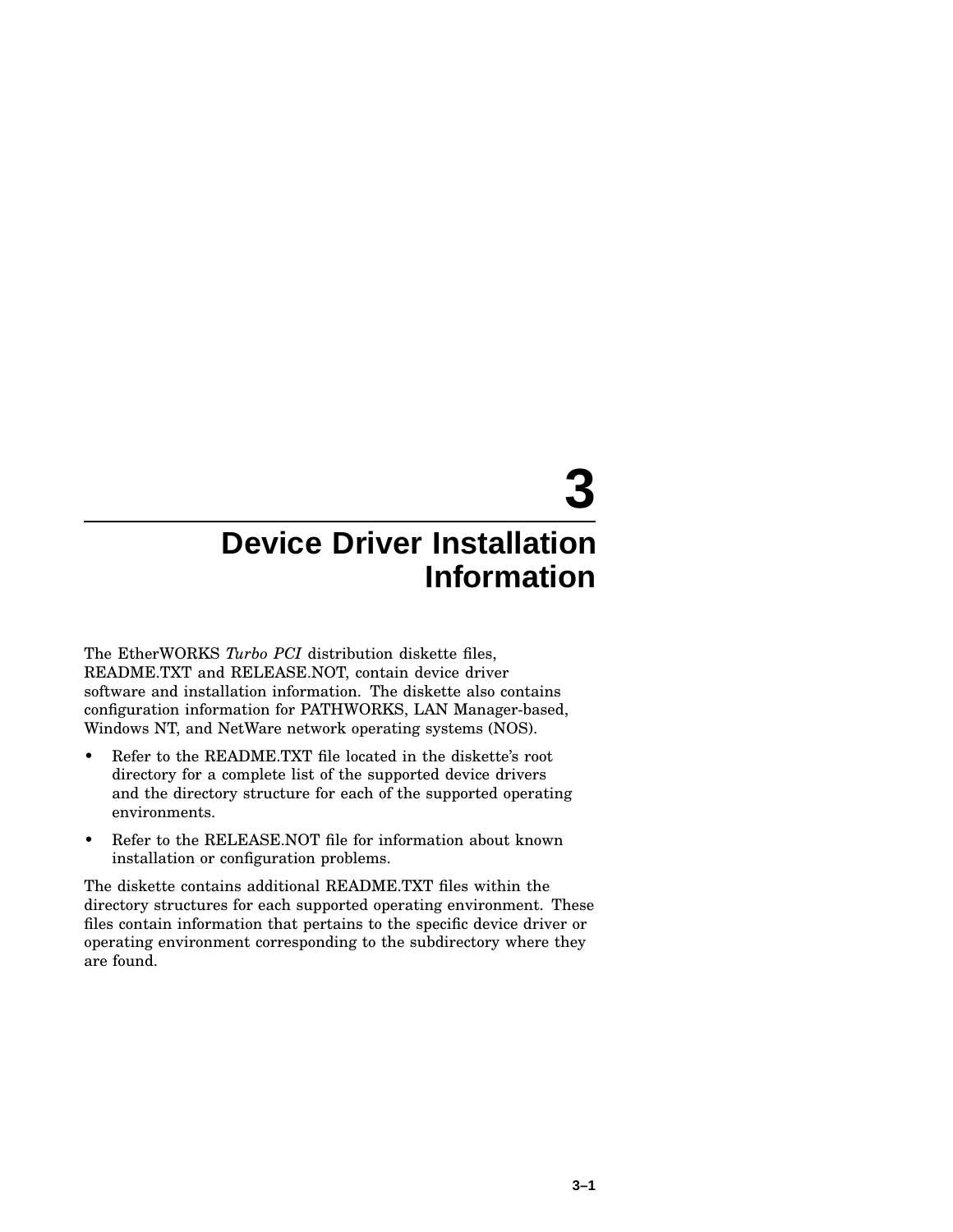### **Obtaining the Latest EtherWORKS Turbo PCI Driver Files**

The device driver software diskette included in your EtherWORKS *Turbo PCI* kit can become outdated as operating system software evolves. To obtain the latest versions of the driver files from the Internet, CompuServe, and the DECpc Bulletin Board Service, use the following procedures:

- **Internet:**
	- 1. Perform an anonymous ftp connection to **ftp.digital.com**. Your login name is anonymous.
	- 2. Enter your password. (Use your Internet electronic mail address as your password.)
	- 3. Using lowercase letters, change your directory to the following:

cd /pub/DEC/adapters

4. Select image mode before extracting binary (non ASCII) files:

ftp> i

5. Retrieve a driver file, as in the following example:

ftp> get driver.ZIP

- 6. Type quit to exit ftp.
- 7. Use the *-d* option to extract subdirectories and files:

```
C:\> pkunzip -d driver.ZIP
```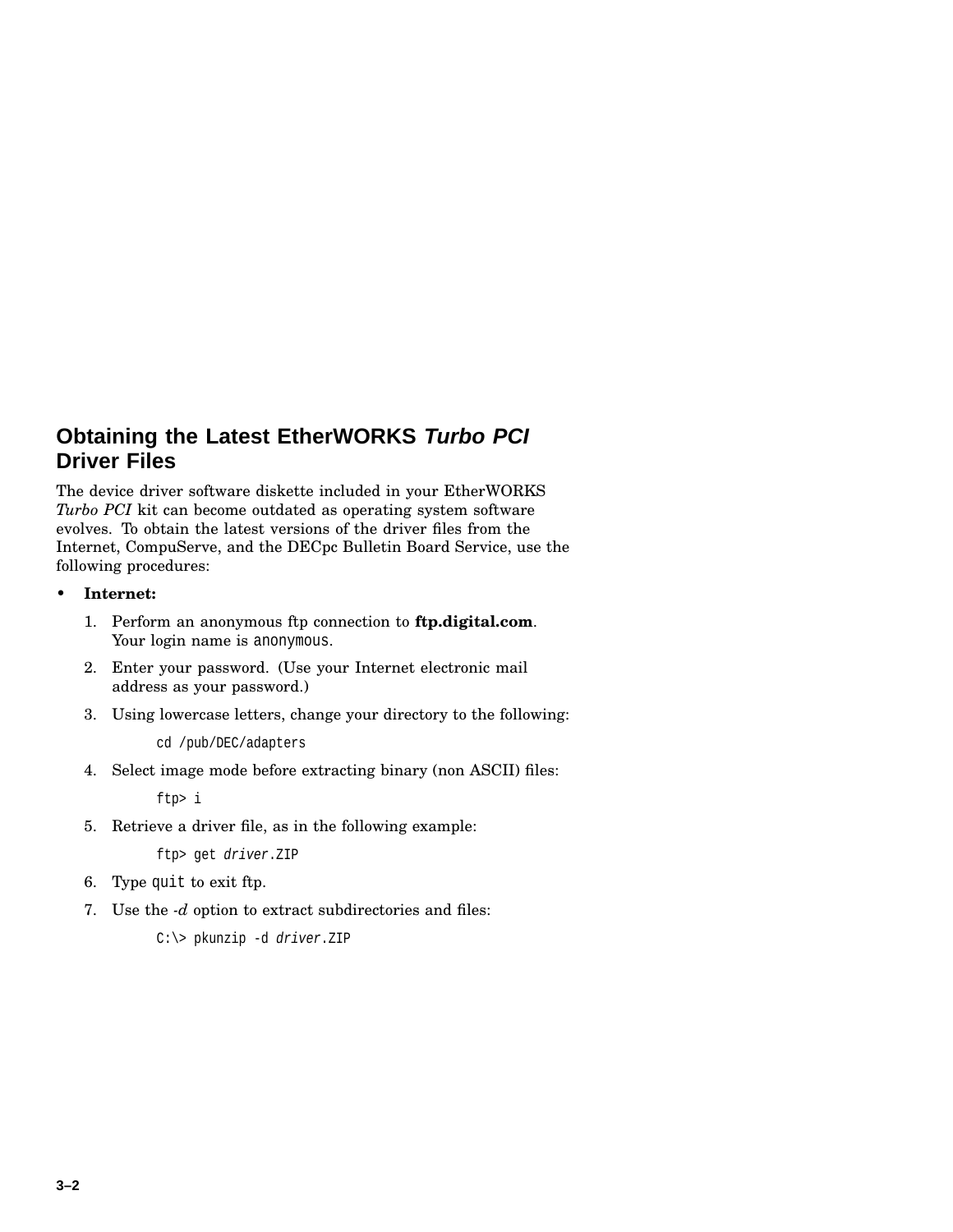• **CompuServe:**

- 1. Type Go depci to select the depci forum and enter the LAN Controllers library.
- 2. Select the *Browse* option to scroll through the library titles.
- 3. Click on the DE435 title, then press Return to display the description of the DE435 file.
- 4. Select the *Retrieve* option to copy the file to your system.

For information on how to obtain a CompuServe account in the U.S., call 1-800-848-8990.

### • **DECpc Bulletin Board Service:**

- 1. Using a modem (parameters 2400, 8, n, 1), connect to the DECpc Bulletin Board Service in the U.S. by dialing 508-496-8800.
- 2. Follow the menu-driven instructions on your screen to download the driver files.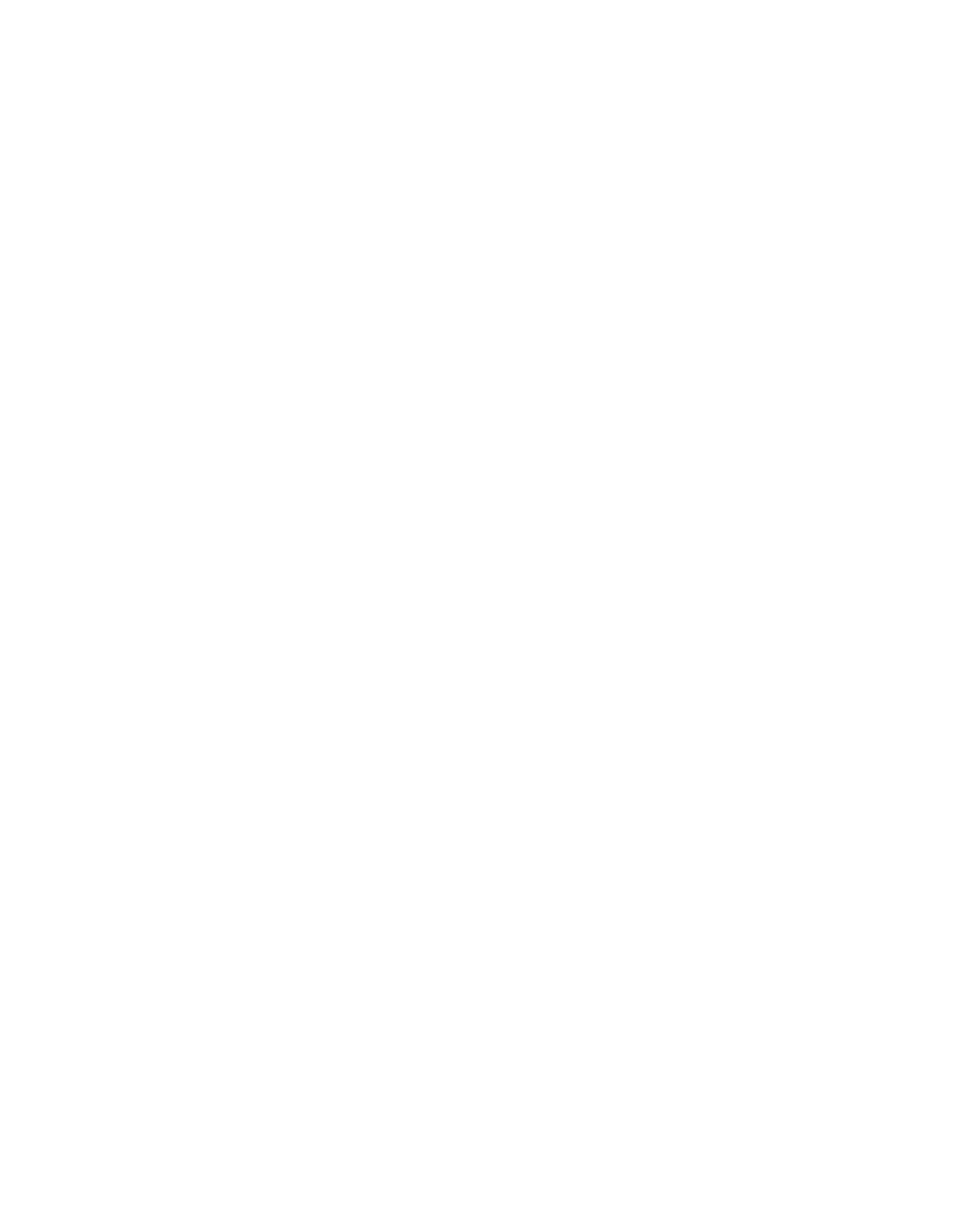# **A Problem Solving**

This appendix describes problems you could encounter when installing the EtherWORKS *Turbo PCI* adapter and suggests possible causes and solutions. The EtherWORKS *Turbo PCI* adapter is also referred to as adapter in this appendix.

### **Fault Isolation By Symptom**

Table A–1 describes how to isolate faults by the symptoms that occur.

| Symptom                                                                           | <b>Possible Cause</b>                                                  | <b>Recommended Action</b>                                                                                         |
|-----------------------------------------------------------------------------------|------------------------------------------------------------------------|-------------------------------------------------------------------------------------------------------------------|
| The system is on,<br>but there is no<br>display or response<br>from the keyboard. | The monitor is not on or<br>it is not connected to the<br>video board. | Be sure the monitor<br>cable is firmly connected<br>to the video board. Set<br>the monitor power<br>switch to ON. |
|                                                                                   | The EtherWORKS Turbo<br><i>PCI</i> adapter is not seated<br>firmly.    | Turn the computer off,<br>reseat the adapter, then<br>turn the computer on<br>again (see Chapter 2).              |
|                                                                                   |                                                                        | (continued on next page)                                                                                          |

**Table A–1 Fault Isolation By Symptom**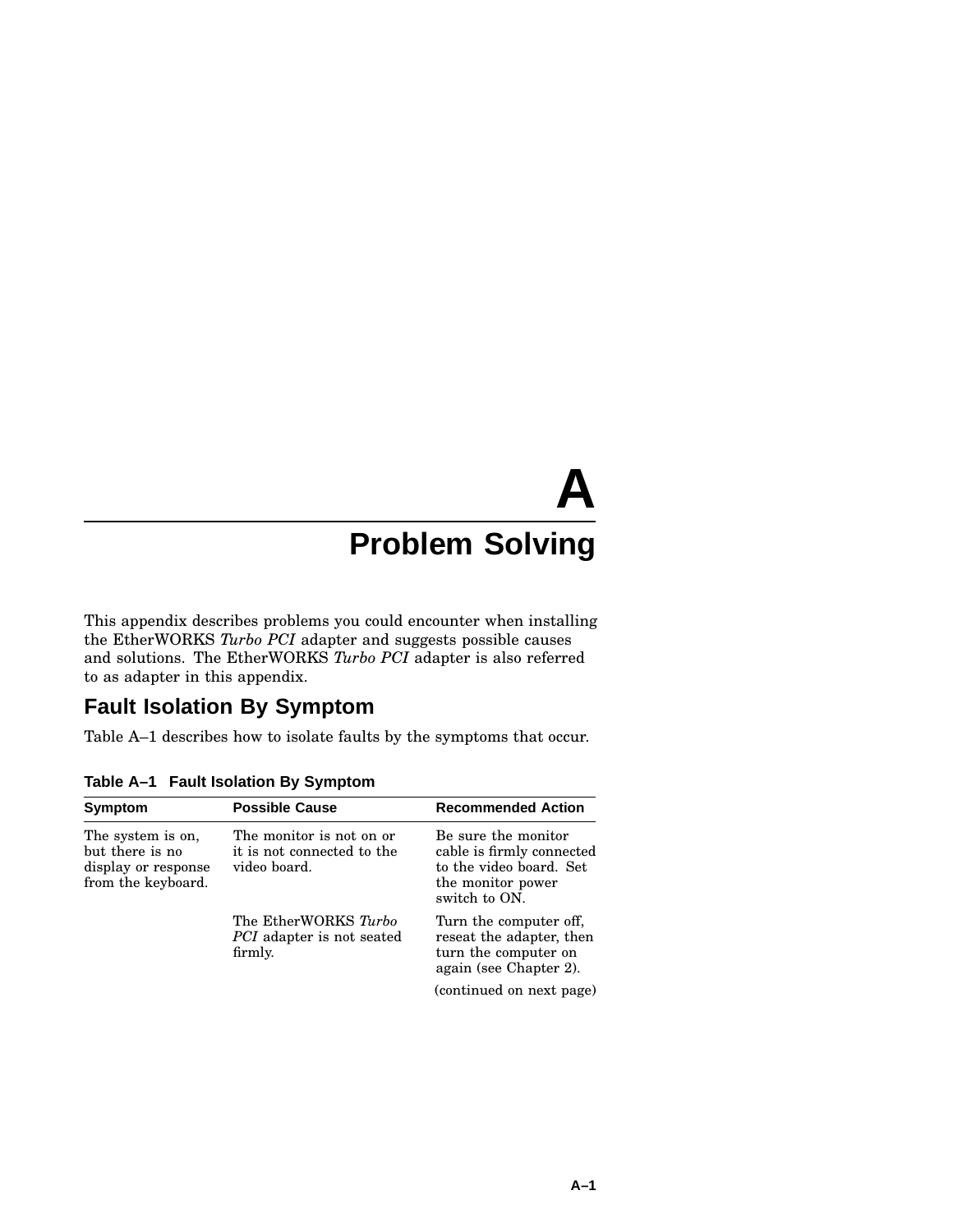**Table A–1 (Cont.) Fault Isolation By Symptom**

| Symptom                                                 | <b>Possible Cause</b>                                                                         | <b>Recommended Action</b>                                                                                                                                                                                                                   |
|---------------------------------------------------------|-----------------------------------------------------------------------------------------------|---------------------------------------------------------------------------------------------------------------------------------------------------------------------------------------------------------------------------------------------|
|                                                         | The adapter is preventing<br>the computer from<br>operating correctly.                        | Disconnect the cable<br>from the adapter.<br>Turn the computer<br>off, reseat the adapter,<br>then turn the computer<br>on again. If the problem<br>persists, contact your<br>system administrator<br>or authorized Digital<br>distributor. |
|                                                         | A conflict exists with<br>another adapter in the<br>system:                                   |                                                                                                                                                                                                                                             |
|                                                         | The IRQ settings are<br>incorrect.                                                            | Check the BIOS setup.                                                                                                                                                                                                                       |
|                                                         | The PCI slot containing<br>the adapter is not enabled<br>or not enabled for bus<br>mastering. | Use the BIOS Setup<br>utility to enable the PCI<br>slot.                                                                                                                                                                                    |
| The system is on,<br>but the network<br>does not start. | The network interface is set<br>incorrectly.                                                  | Set the AUI jumper<br>to the correct setting<br>$(DE435-AA)$ only).                                                                                                                                                                         |
|                                                         | The network cable is loose.                                                                   | Secure the cable. Do<br>not connect more than<br>one Ethernet cable to<br>the adapter at the same<br>time.                                                                                                                                  |
|                                                         | A conflict exists with<br>another adapter in the<br>system:                                   |                                                                                                                                                                                                                                             |
|                                                         | The IRQ settings are<br>incorrect.                                                            | Check the BIOS setup.                                                                                                                                                                                                                       |
|                                                         |                                                                                               | (continued on next page)                                                                                                                                                                                                                    |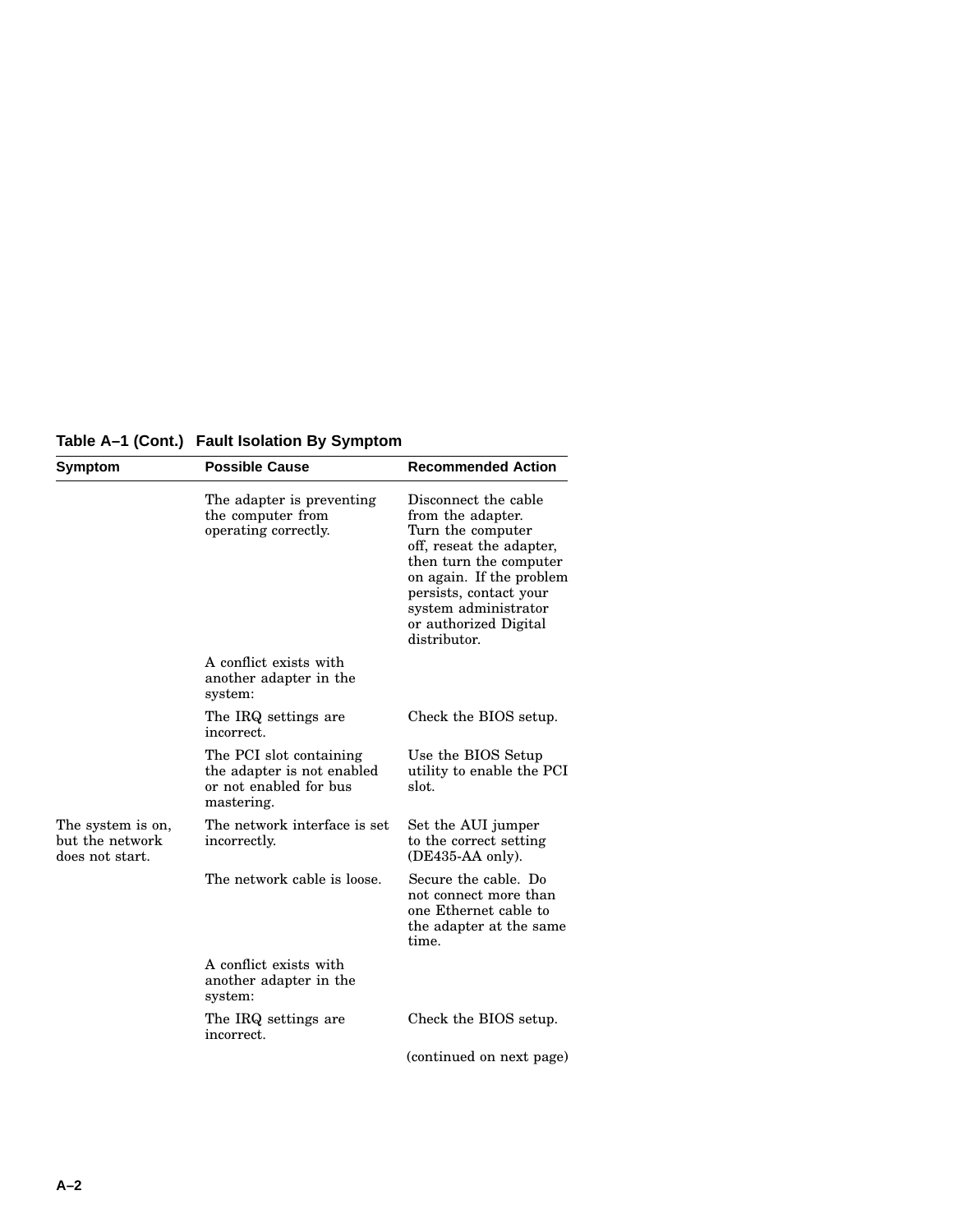**Table A–1 (Cont.) Fault Isolation By Symptom**

| Symptom | <b>Possible Cause</b>                                                                         | <b>Recommended Action</b>                                |  |
|---------|-----------------------------------------------------------------------------------------------|----------------------------------------------------------|--|
|         | The PCI slot containing<br>the adapter is not enabled<br>or not enabled for bus<br>mastering. | Use the BIOS Setup<br>utility to enable the PCI<br>slot. |  |

### **Diagnostic Test Errors**

Table A–2 describes the EtherWORKS *Turbo PCI* adapter diagnostic test error messages and the recommended corrective actions for each group of messages.

**Note**

If the adapter detects an error and is not operating, you can still use your computer.

**Table A–2 Diagnostic Test Error Codes**

| <b>Error Message</b>           | <b>Recommended Actions</b>                                                                                                                              |  |
|--------------------------------|---------------------------------------------------------------------------------------------------------------------------------------------------------|--|
| Err 1, Memory allocation error | This message indicates<br>insufficient memory for<br>diagnostics; release some<br>memory. If problem<br>persists, contact your system<br>administrator. |  |
|                                | (continued on next page)                                                                                                                                |  |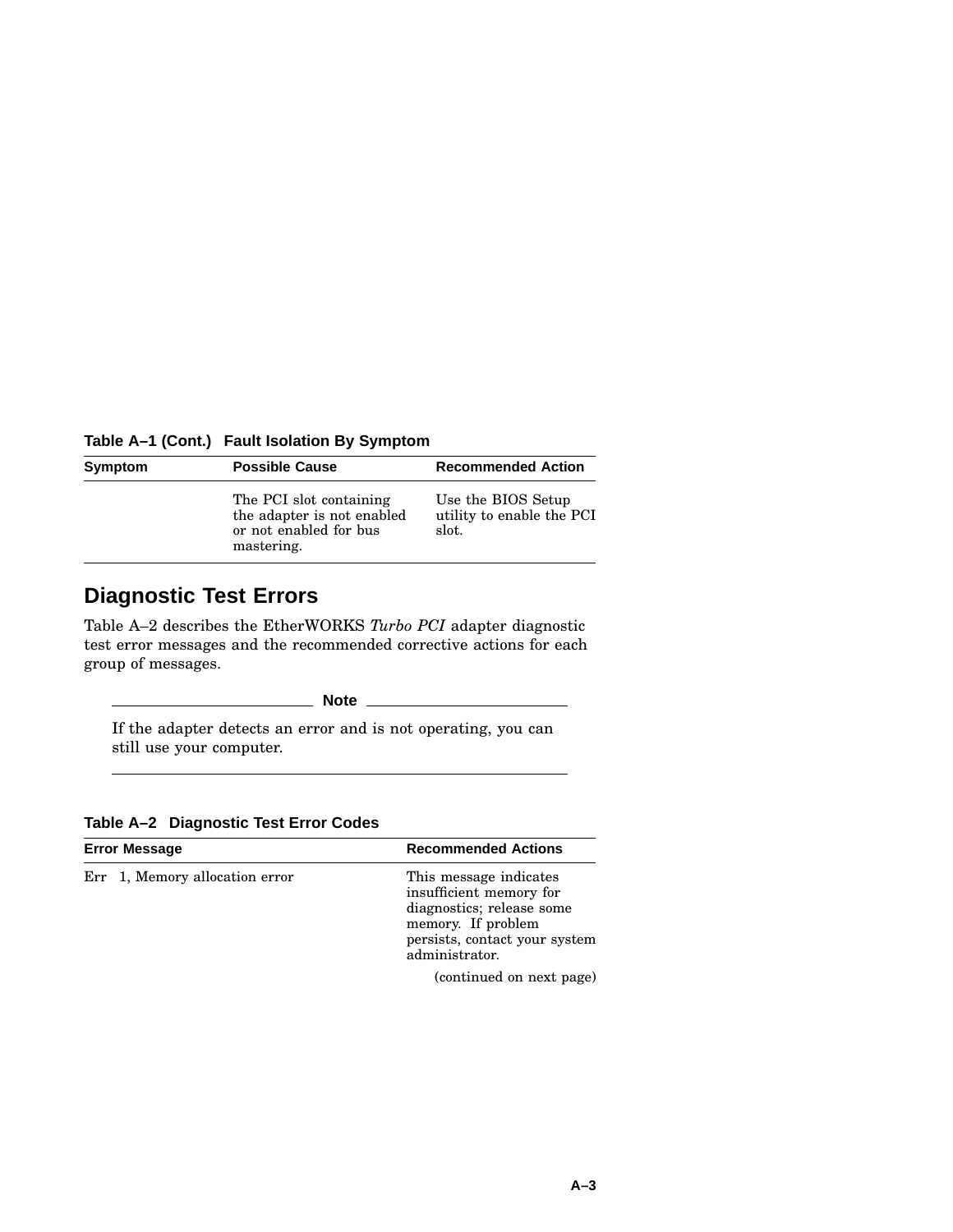|  | Table A-2 (Cont.) Diagnostic Test Error Codes |  |
|--|-----------------------------------------------|--|
|--|-----------------------------------------------|--|

| <b>Error Message</b>         |                                                                                            | <b>Recommended Actions</b><br>Ensure adapter is seated<br>firmly in bus slot, or<br>try another available<br>bus slot. If problem<br>persists, adapter could<br>be defective. Depending<br>on where you purchased<br>the adapter, contact either<br>your authorized Digital<br>distributor or Digital<br>Technical Support.   |  |
|------------------------------|--------------------------------------------------------------------------------------------|-------------------------------------------------------------------------------------------------------------------------------------------------------------------------------------------------------------------------------------------------------------------------------------------------------------------------------|--|
| $Err$ 2, Registers W/R error |                                                                                            |                                                                                                                                                                                                                                                                                                                               |  |
|                              | Err 4, Adapter not enabled or found                                                        | Ensure the PCI device<br>was configured correctly<br>in the BIOS Setup utility,<br>or try another available<br>bus slot. If problem<br>persists, adapter could<br>be defective. Depending<br>on where you purchased<br>the adapter, contact either<br>your authorized Digital<br>distributor or Digital<br>Technical Support. |  |
| Err                          | 5, Undefined error code                                                                    | This error code is reserved<br>for future use.                                                                                                                                                                                                                                                                                |  |
| Err<br>Err                   | Err 7, Bus error: parity error<br>8, Bus error: master abort<br>9, Bus error: target abort | Adapter could be defective.<br>Depending on where<br>you purchased the<br>adapter, contact either<br>your authorized Digital<br>distributor or Digital<br>Technical Support.<br>(continued on next page)                                                                                                                      |  |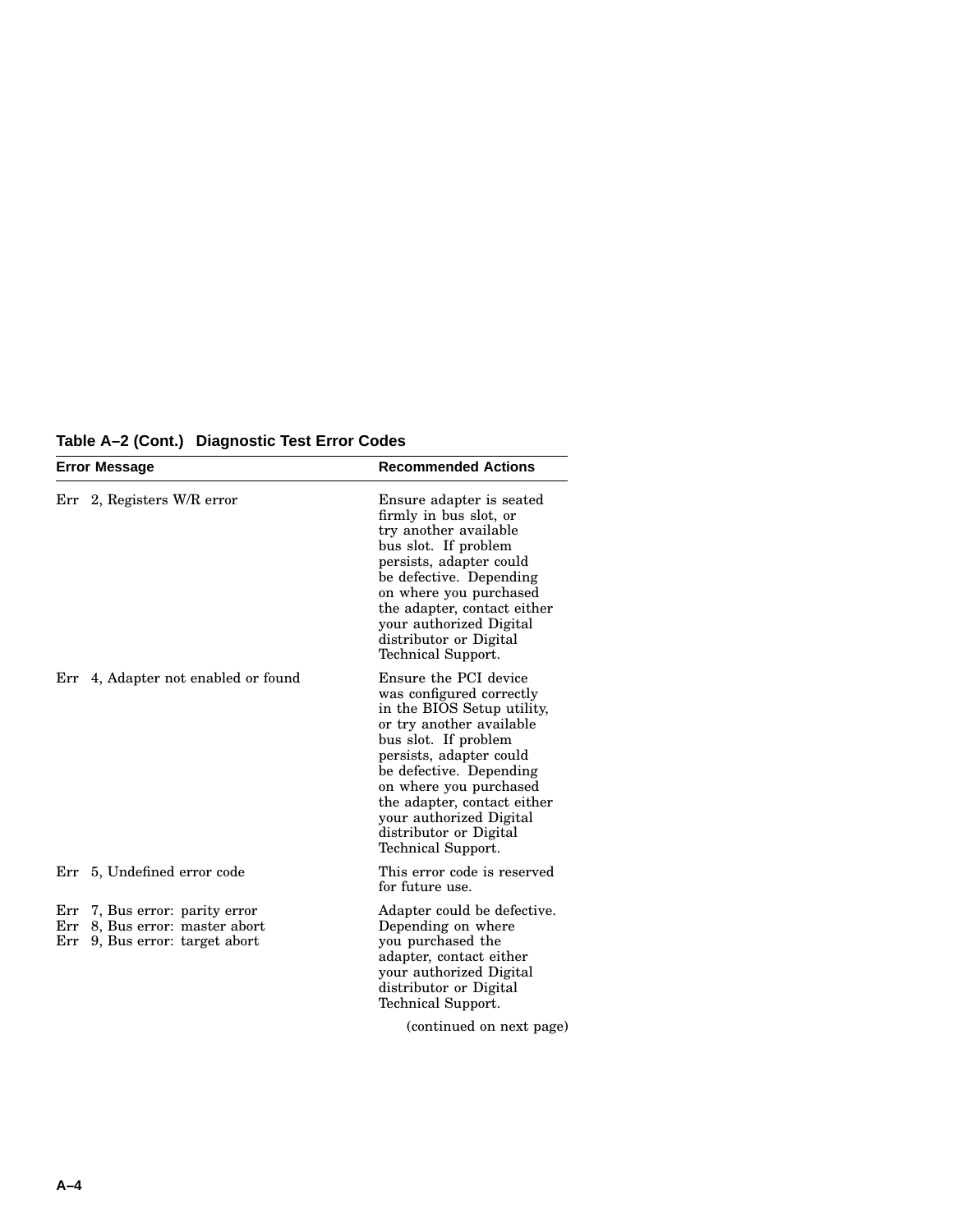**Table A–2 (Cont.) Diagnostic Test Error Codes**

| <b>Error Message</b>                                                                                                                                                                                                                                                                                                                                                                                                                                                                                                                                                 | <b>Recommended Actions</b>                                                                                                                                                                                                                                                                                                                                                                                         |
|----------------------------------------------------------------------------------------------------------------------------------------------------------------------------------------------------------------------------------------------------------------------------------------------------------------------------------------------------------------------------------------------------------------------------------------------------------------------------------------------------------------------------------------------------------------------|--------------------------------------------------------------------------------------------------------------------------------------------------------------------------------------------------------------------------------------------------------------------------------------------------------------------------------------------------------------------------------------------------------------------|
| Err 10, EtherWRKS babbler, can't transmit<br>Err 11, Transmit time-out error<br>Err 12, Receive time-out error<br>Err 13, Receive data failure<br>Err 14, RDES0: receive error detected<br>Err 15, RDES0: framing error<br>Err 16, RDES0: overflow error<br>Err 17, RDES0: CRC error<br>Err 18, RDES0: runt frame<br>Err 19, RDES0: length error<br>Err 20, RDES0: collision seen<br>Err 21, EtherWRKS failed to detect CRC error<br>Err 22, TDES0: transmit error detected<br>Err 23, TDES0: deferred<br>Err 24, TDES0: underflow error<br>Err 25, TDES0: link fail | These messages indicate<br>network-related test<br>failures. If driver was<br>installed before running<br>diagnostics, disable drivers<br>and network software,<br>power down computer, rerun<br>diagnostics. If problem<br>persists, adapter could be<br>defective. Depending on<br>where you purchased the<br>adapter, contact either<br>your authorized Digital<br>distributor or Digital<br>Technical Support. |
| Err 26, TDES0: heartbeat fail                                                                                                                                                                                                                                                                                                                                                                                                                                                                                                                                        | Ensure AUI device supports<br>heartheat test and is<br>enabled. If not supported,<br>ignore error. If supported,<br>check or replace cable or<br>AUI device. If problem<br>persists, adapter could be<br>defective. Depending on<br>where you purchased the<br>adapter, contact either<br>your authorized Digital<br>distributor or Digital<br>Technical Support.<br>(continued on next page)                      |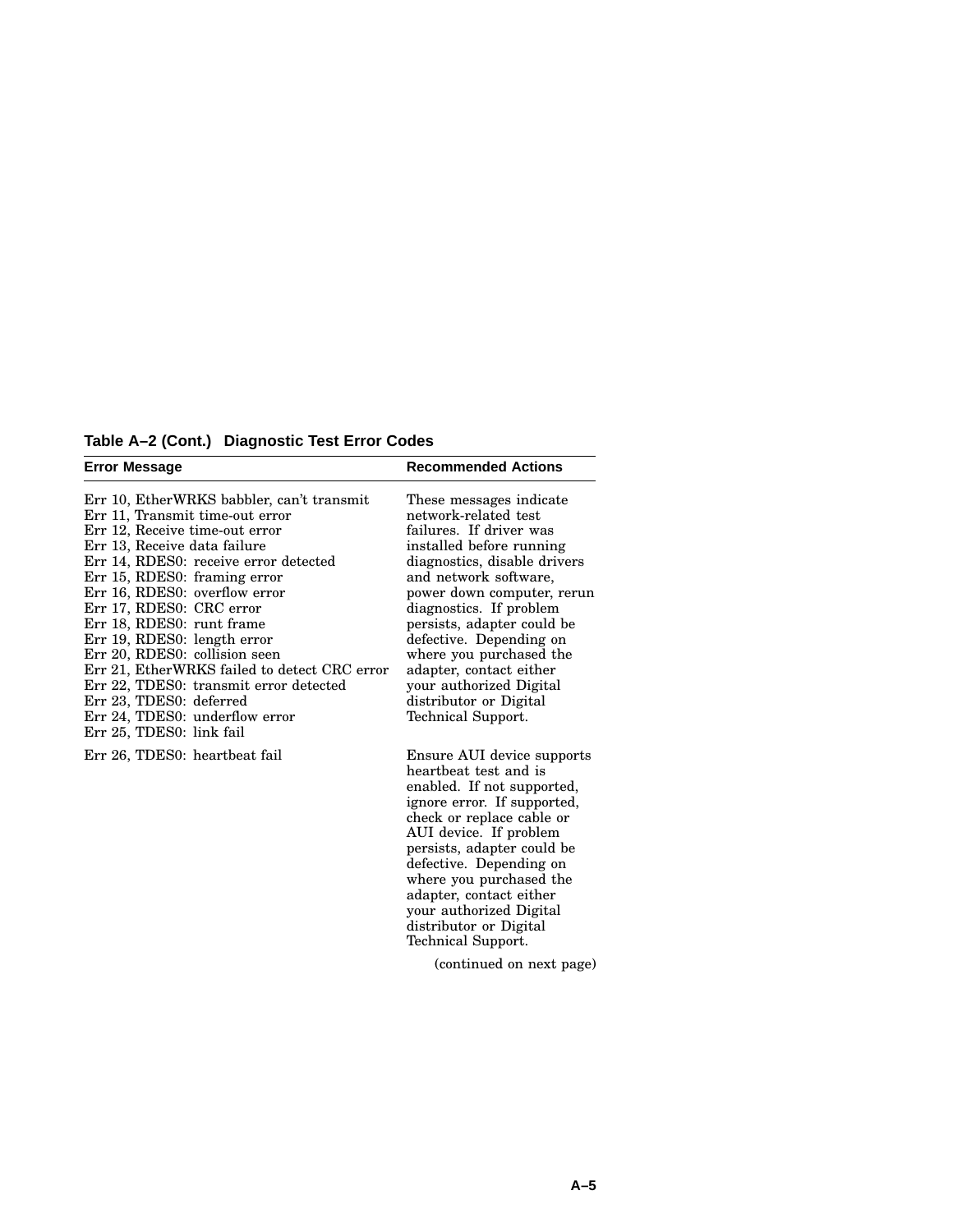**Table A–2 (Cont.) Diagnostic Test Error Codes**

| <b>Error Message</b>                                                                                                                                                                                               | <b>Recommended Actions</b>                                                                                                                                                                                                                                                                                                                                                                                         |  |
|--------------------------------------------------------------------------------------------------------------------------------------------------------------------------------------------------------------------|--------------------------------------------------------------------------------------------------------------------------------------------------------------------------------------------------------------------------------------------------------------------------------------------------------------------------------------------------------------------------------------------------------------------|--|
| Err 27, TDES0: excessive collisions<br>Err 28, TDES0: late collision<br>Err 29, TDES0: no carrier<br>Err 30, TDES0: loss of carrier<br>Err 31, TDES0: jabber time-out<br>Err 32, TDES0: chained xmt/rcv test error | These messages indicate<br>network-related test<br>failures. If driver was<br>installed before running<br>diagnostics, disable drivers<br>and network software,<br>power down computer, rerun<br>diagnostics. If problem<br>persists, adapter could be<br>defective. Depending on<br>where you purchased the<br>adapter, contact either<br>your authorized Digital<br>distributor or Digital<br>Technical Support. |  |
| Err 33, Internal loopback test error<br>Err 34, 10Base-T internal loopback test error                                                                                                                              | These messages indicate<br>an IRQ conflict (when<br>two adapters want to<br>use the same interrupt<br>line). Reconfigure the<br>adapter to use another<br>IRQ line. If problem<br>persists, adapter could<br>be defective. Depending<br>on where you purchased<br>the adapter, contact either<br>your authorized Digital<br>distributor or Digital<br>Technical Support.                                           |  |
|                                                                                                                                                                                                                    | (continued on next page)                                                                                                                                                                                                                                                                                                                                                                                           |  |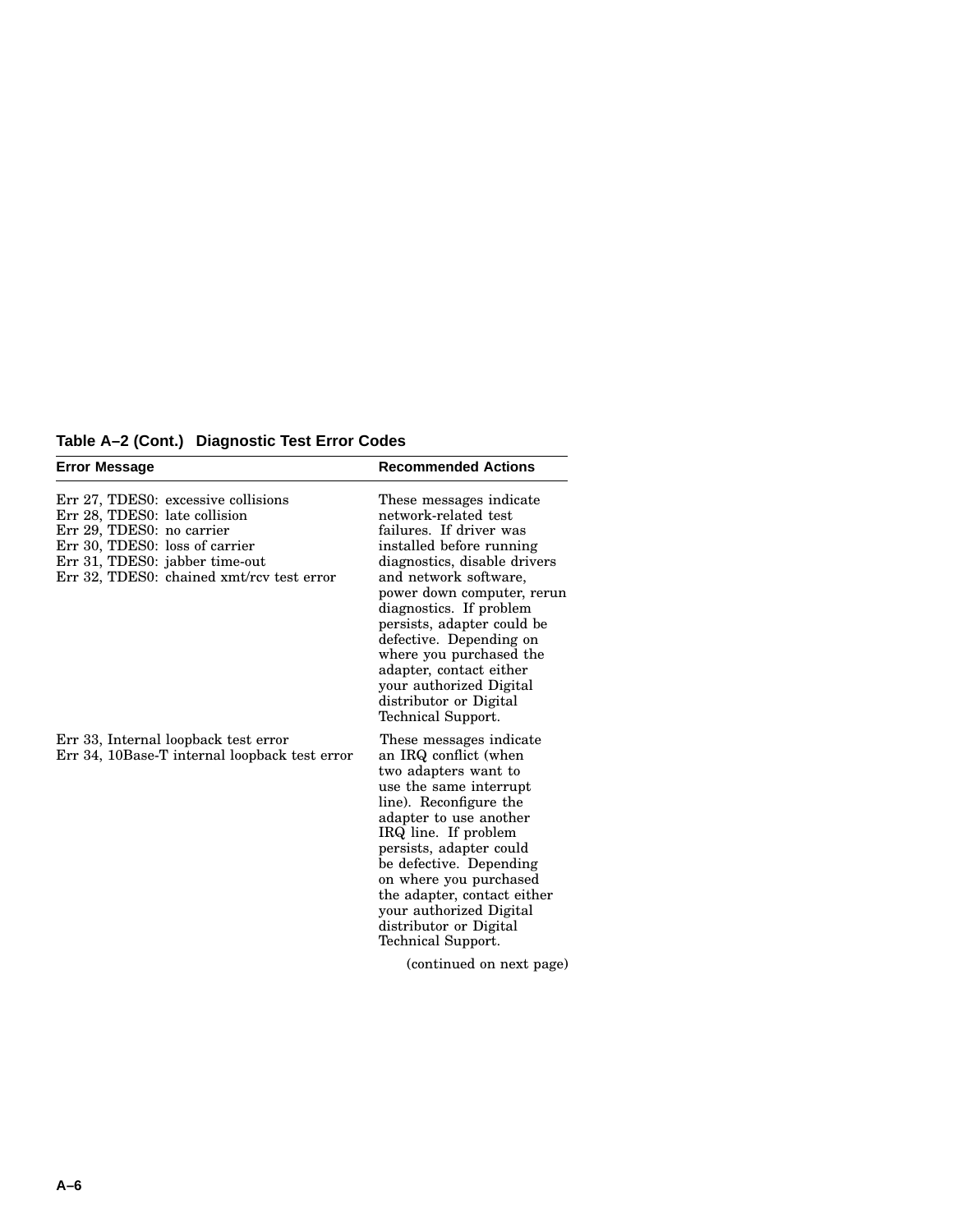| <b>Error Message</b>                                                                      | <b>Recommended Actions</b>                                                                                                                                                                                                                                                                                 |  |
|-------------------------------------------------------------------------------------------|------------------------------------------------------------------------------------------------------------------------------------------------------------------------------------------------------------------------------------------------------------------------------------------------------------|--|
| Err 35, 10Base-T external loopback test error<br>Err 36, AUI external loopback test error | These messages indicate<br>improper termination<br>causing loopback test to fail.<br>Supplemental network tests<br>require loopback connectors<br>for ThinWire or twisted-pair<br>repeater link for twisted-<br>pair testing (available when<br>diagnostics are run from<br>NICDIAG diagnostic menu).      |  |
|                                                                                           | To test ThinWire coaxial<br>port, remove adapter from<br>live network, then terminate<br>T-connector. To test the<br>twisted-pair port, adapter<br>must have valid link to a<br>repeater (green LED lights<br>when good link). If LED<br>does not light, check cabling<br>and repeater port.               |  |
|                                                                                           | To test AUI port, select<br>AUI port using adapter<br>AUI jumper and connect<br>to AUI Hub or repeater. If<br>error persists, adapter could<br>be defective. Depending<br>on where you purchased<br>the adapter, contact either<br>your authorized Digital<br>distributor or Digital<br>Technical Support. |  |
|                                                                                           | (continued on next page)                                                                                                                                                                                                                                                                                   |  |

**Table A–2 (Cont.) Diagnostic Test Error Codes**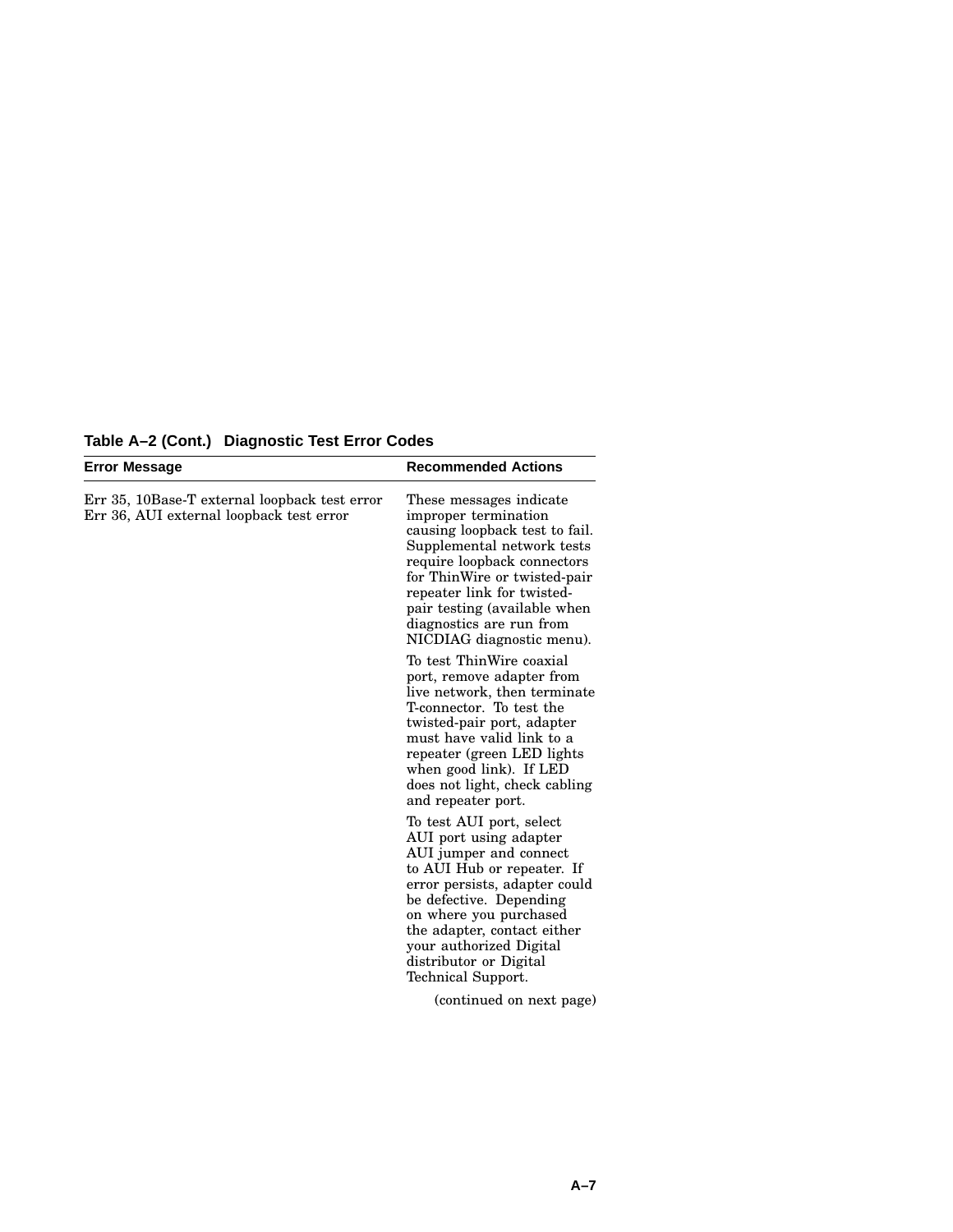**Table A–2 (Cont.) Diagnostic Test Error Codes**

| Error Message                                                                                                                                                                                                                                                                                                                                                                                                                                                                                                             | <b>Recommended Actions</b>                                                                                                                                                                                                                                                                                                                                               |  |
|---------------------------------------------------------------------------------------------------------------------------------------------------------------------------------------------------------------------------------------------------------------------------------------------------------------------------------------------------------------------------------------------------------------------------------------------------------------------------------------------------------------------------|--------------------------------------------------------------------------------------------------------------------------------------------------------------------------------------------------------------------------------------------------------------------------------------------------------------------------------------------------------------------------|--|
| Err 37, Interrupt mask test error                                                                                                                                                                                                                                                                                                                                                                                                                                                                                         | This message indicates<br>an IRQ conflict (when<br>two adapters want to<br>use the same interrupt<br>line). Reconfigure the<br>adapter to use another<br>IRQ line. If problem<br>persists, adapter could<br>be defective. Depending<br>on where you purchased<br>the adapter, contact either<br>your authorized Digital<br>distributor or Digital<br>Technical Support.  |  |
| Err 38, Force collision test error<br>Err 39, Two buffered xmt/rcv test error<br>Err 40, CSR5: transmit process stopped<br>Err 41, CSR5: transmit jabber time-out<br>Err 42, CSR5: transmit underflow<br>Err 43, CSR5: receive buffer unavailable<br>Err 44, CSR5: receive process stopped<br>Err 45, CSR5: receive watchdog time-out<br>Err 46, CSR5: AUI/TP switch<br>Err 47, CSR5: full duplex short frame rcv<br>Err 48, CSR5: link fail<br>Err 49, Multiple xmt/rcv test error<br>Err 50, RDESO: dribbling bit error | These messages indicate<br>network-related test<br>failures. If driver was<br>installed before running<br>diagnostics, power<br>down computer, then<br>start again. If problem<br>persists, adapter could be<br>defective. Depending on<br>where you purchased the<br>adapter, contact either<br>your authorized Digital<br>distributor or Digital<br>Technical Support. |  |
| Err 51 to 59, Unidentified error code                                                                                                                                                                                                                                                                                                                                                                                                                                                                                     | These error codes are<br>reserved for future use.                                                                                                                                                                                                                                                                                                                        |  |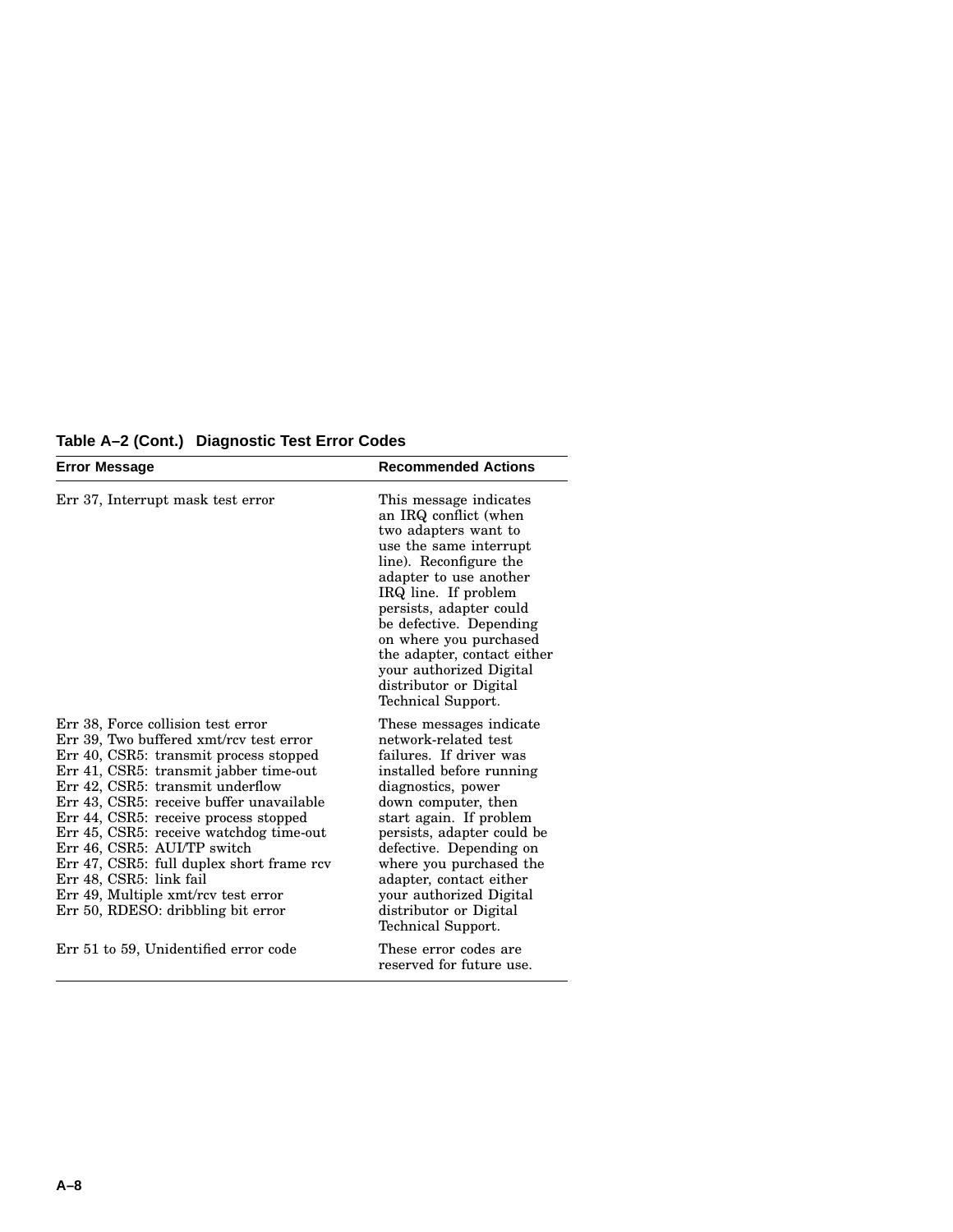# **B**

## **General Information**

This appendix provides general system specifications and cabling requirements for the EtherWORKS *Turbo PCI* adapter.

### **Physical Description**

The EtherWORKS *Turbo PCI* adapter is a PCI form-factor printed circuit board that uses the full 32-bit bus data path interface. The physical descriptions of the two models of the EtherWORKS *Turbo PCI* adapter are as follows:

- The DE435-AA adapter measures 5.086 inches (129 mm) x 3.750 inches (95 mm), and is constructed using four-layer circuit board technology with two signal layers and two power/ground layers.
- The DE434-AA adapter measures 5.06 inches (128.5 mm) x 2.72 inches (69 mm), and is constructed using two-layer circuit board technology.

### **Functional Components**

The major functional components of the EtherWORKS *Turbo PCI* adapter are as follows:

- Ethernet network protocol controller (MAC)
- 10Base-T twisted-pair Ethernet (RJ-45 connector) network interface
- 10Base2 ThinWire Ethernet (coaxial) network interface (DE435-AA only)
- AUI Ethernet network interface (DE435-AA only)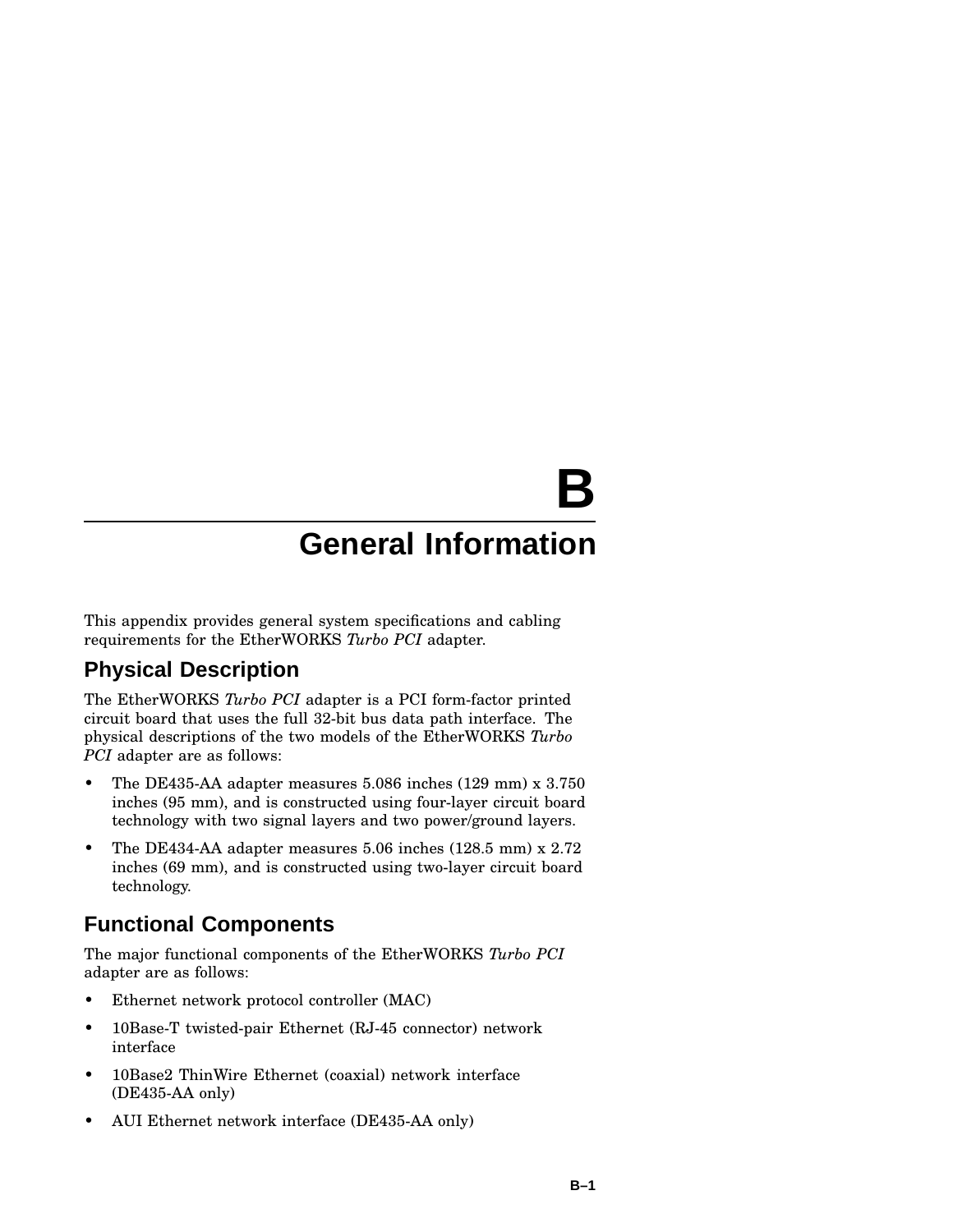### **LEDs**

During normal system power-up, both the amber and green LEDs turn on and remain on. Once the network software and driver are loaded, or the EtherWORKS *Turbo PCI* adapter's diagnostics are running, the LEDs reflect status as described in Table B–1.

Table B–1 describes the EtherWORKS *Turbo PCI* adapter LEDs.

**Table B–1 LEDs**

| This LED           | <b>Indicates</b>  | And the status is                                |
|--------------------|-------------------|--------------------------------------------------|
| Amber              | Network activity  | <b>On</b> or <b>blinking</b> —Network is active. |
|                    |                   | <b>Off</b> —Network is inactive.                 |
| Green <sup>1</sup> | Twisted-pair link | $On$ —Link is OK.                                |
|                    |                   | <b>Off</b> —Link has failed                      |
|                    |                   | <b>Blinking—Link</b> is failing.                 |
|                    |                   |                                                  |

 $\rm ^1This$  LED is used when twisted-pair or twisted-pair full duplex mode is selected and a twisted-pair cable is attached to the network. Refer to the twisted-pair link LED description for more information.

### **Network Activity**

When the network or diagnostic software is running, the network activity LED turns on whenever transmit or receive data is detected on the network. With low levels of network activity, the LED blinks. As network activity increases, the LED blinks faster, and at times appears to remain on.

### **Twisted-Pair Link**

When the network or diagnostic software is running, the green LED turns on in either Twisted-pair or Twisted-pair Full Duplex mode if receive data or link pulses are detected. If no receive data or link pulses are detected within 150 milliseconds, the green LED turns off, indicating link fail status. When Twisted-pair Link Disabled, AUI, or ThinWire mode is selected, this LED remains on.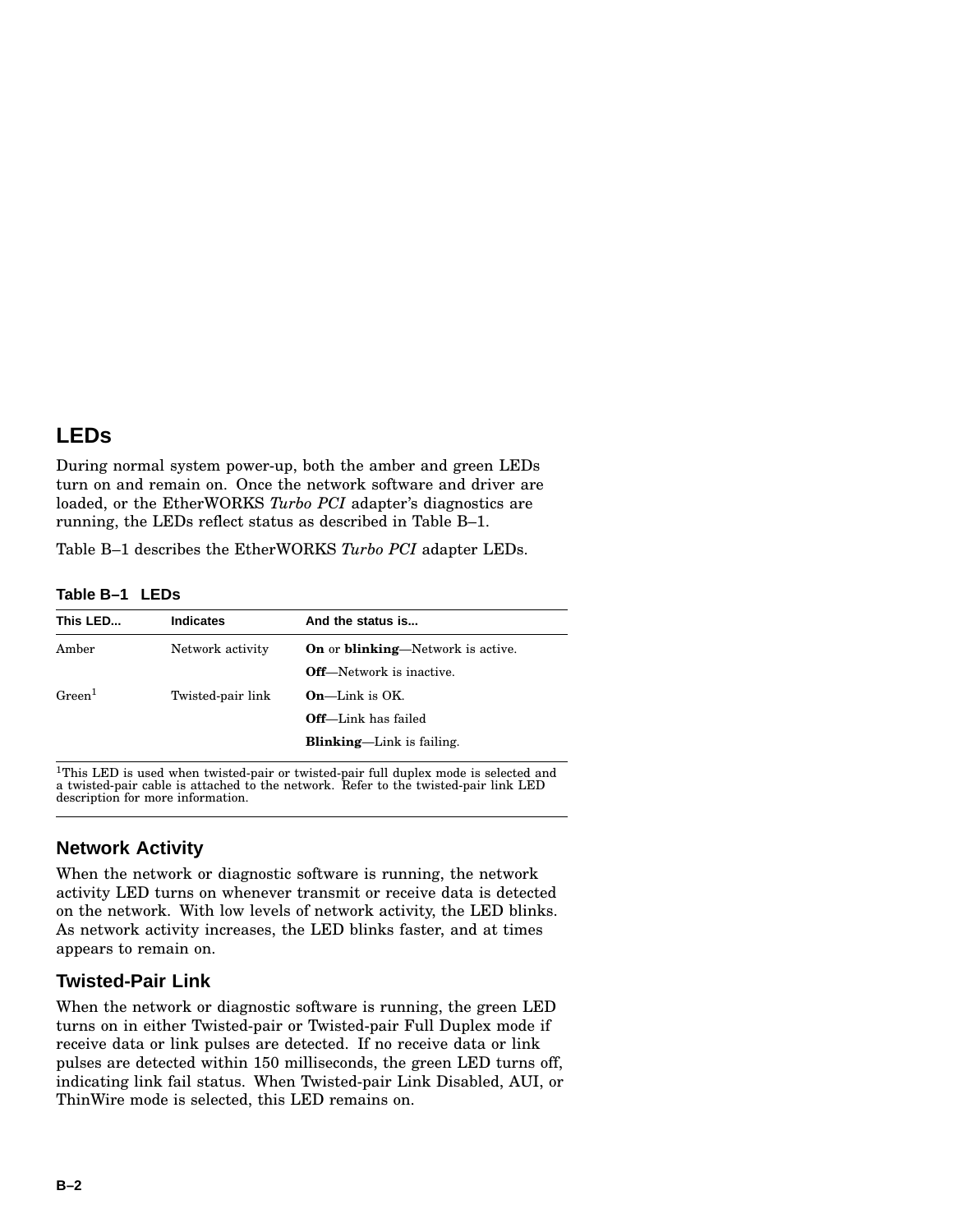### **Interrupt Request (IRQ) Lines**

The IRQ lines can be set to IRQ5, IRQ9, IRQ10, IRQ14, or IRQ15.

### **Electrical Parameters**

Table B–2 shows the electrical parameters for the EtherWORKS *Turbo PCI* DE435-AA adapter.

| <b>Cable Type</b>         | <b>AUI Jumper</b> | <b>Power</b><br><b>Maximum</b> | <b>DC Amps</b><br>$(+5.0 V)$<br><b>Maximum</b> | DC Amps<br>$(+12.0 V)$<br><b>Maximum</b> |
|---------------------------|-------------------|--------------------------------|------------------------------------------------|------------------------------------------|
| Twisted-pair <sup>1</sup> | ThinWire          | 3.4 W                          | 0.2 A                                          | 0.2 A                                    |
|                           | AUI               | 1.0 W <sup>2</sup>             | 0.2A                                           | 0.0 A                                    |
| ThinWire                  | ThinWire          | 3.4 W                          | 0.2 A                                          | 0.2 A                                    |
| AUI <sup>3</sup>          | AUI               | 7.0 W                          | 0.2A                                           | 0.5A                                     |

**Table B–2 Electrical Parameters (DE435-AA)**

<sup>1</sup>When using twisted-pair cable, the AUI jumper position affects the amount of power consumed by the EtherWORKS *Turbo PCI* adapter.

<sup>2</sup>AUI cable not connected to MAU.

 $^3$ When using the AUI cable, the amount of +12.0 V dc power used is dependent on the transceiver or medium attachment unit (MAU) to which the adapter is connected.

### **Note** \_\_\_

The maximum power for the EtherWORKS *Turbo PCI TP* DE434-AA adapter is 1.0 watts; the maximum amount for +5.0 V dc power is 0.2 amps.

### **Caution**

When adding adapters to your computer, verify that the combined power (wattage) required for the adapters in your computer does not exceed the power supply rating. Check your computer documentation for this information.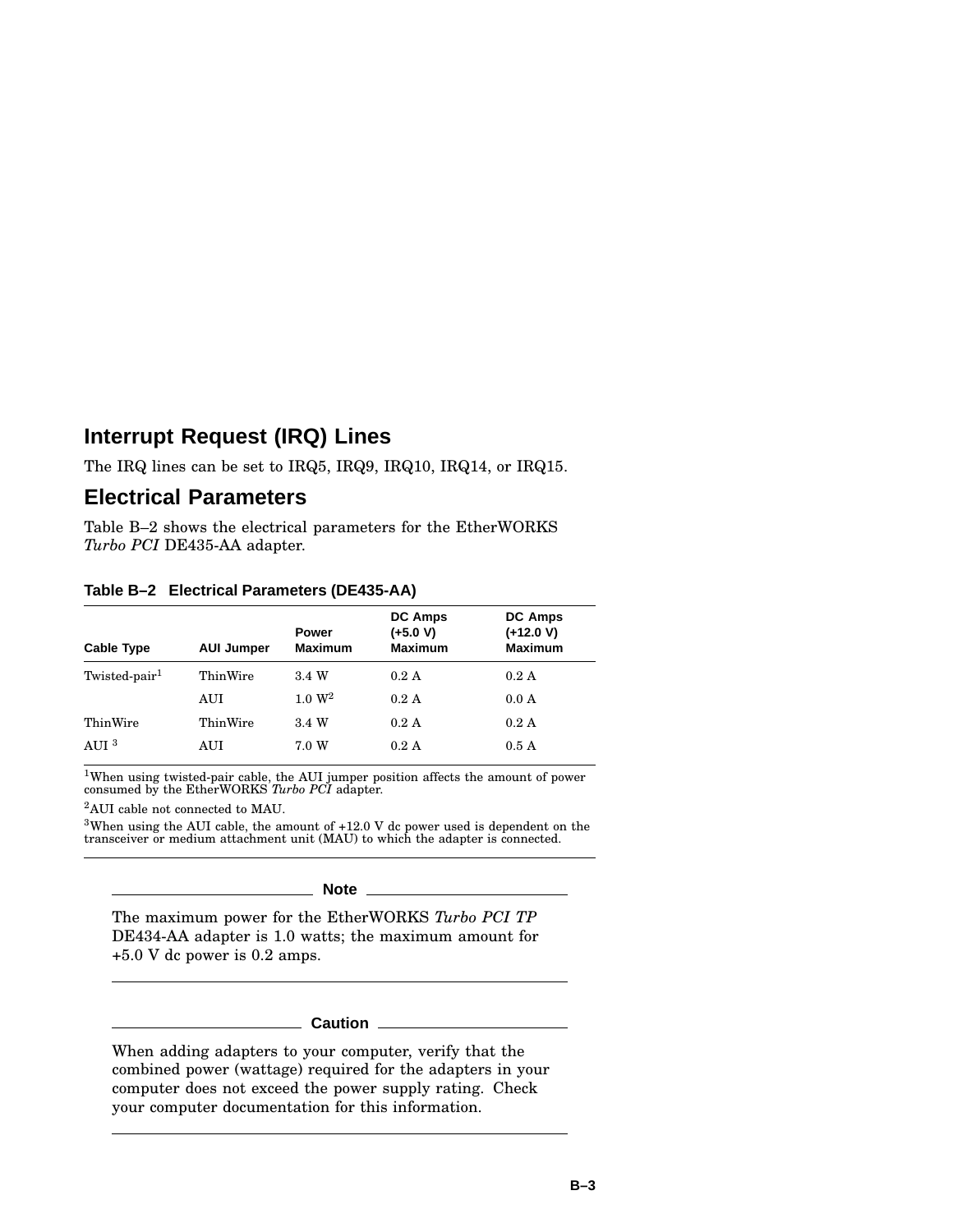### **Operating Environment**

Table B–3 lists the recommended operating environment specifications for the EtherWORKS *Turbo PCI* adapter.

### **Table B–3 Operating Environment**

| <b>Condition</b>           | Value                                                            |  |
|----------------------------|------------------------------------------------------------------|--|
| Temperature (at sea level) | $15^{\circ}$ C—32 $^{\circ}$ C (59 $^{\circ}$ F—90 $^{\circ}$ F) |  |
| Relative humidity          | 8% to 80% (non-condensing)                                       |  |
| Radiated emissions         | FCC Class B, VDE Class B                                         |  |

### **Card Connector Pinning (RJ-45)**

The EtherWORKS *Turbo PCI* adapter's 10Base-T twisted-pair networks connector has the following pin signals (see Figure B–1).

| <b>Pin Number</b> | <b>Signal Name</b> |  |
|-------------------|--------------------|--|
| 1                 | Transmit $+$       |  |
| $\overline{2}$    | Transmit -         |  |
| 3                 | $Receive +$        |  |
| $\overline{4}$    | NC (no connection) |  |
| 5                 | NC (no connection) |  |
| 6                 | Receive -          |  |
| 7                 | NC (no connection) |  |
| 8                 | NC (no connection) |  |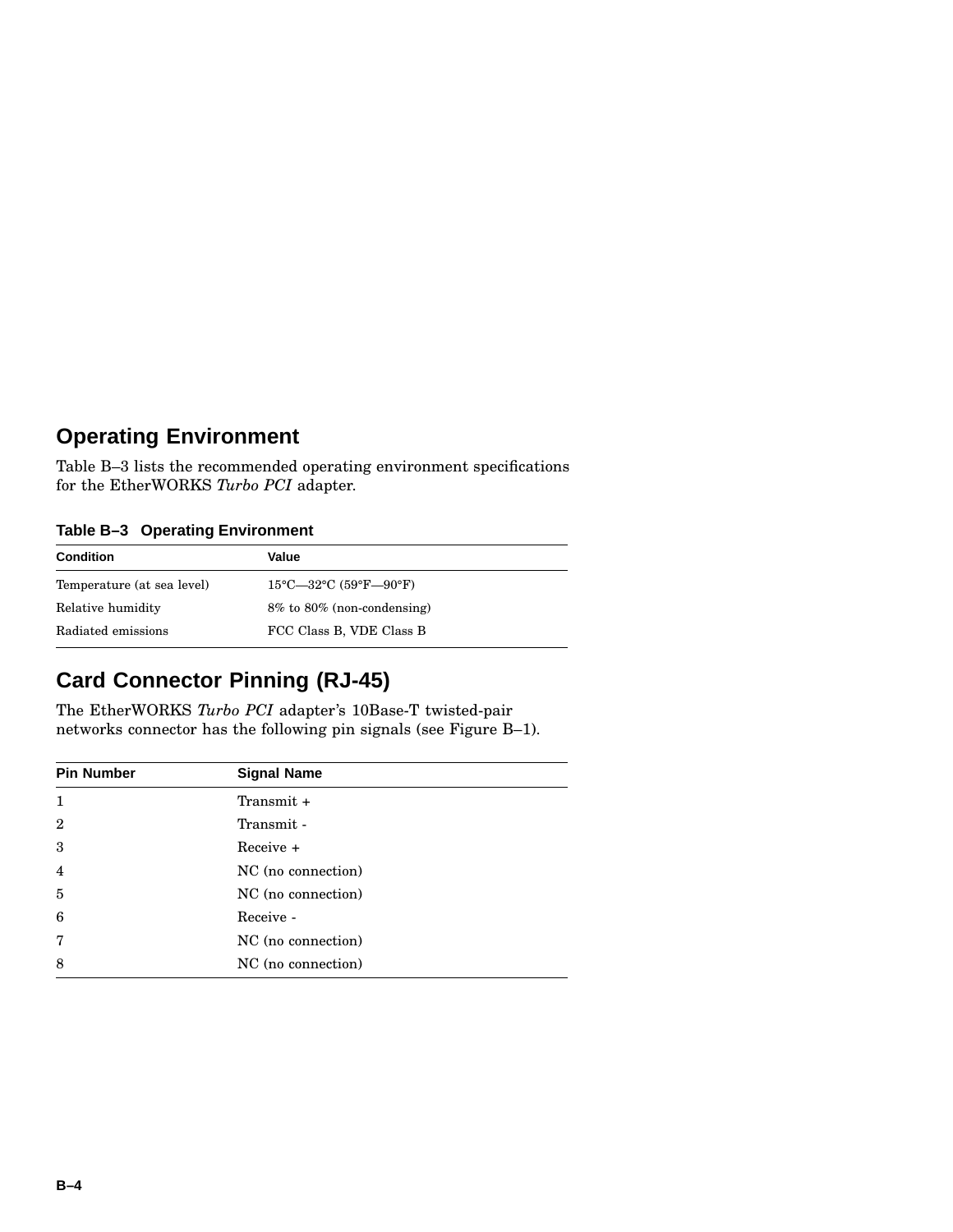**Figure B–1 RJ-45 Connector (Front View)**

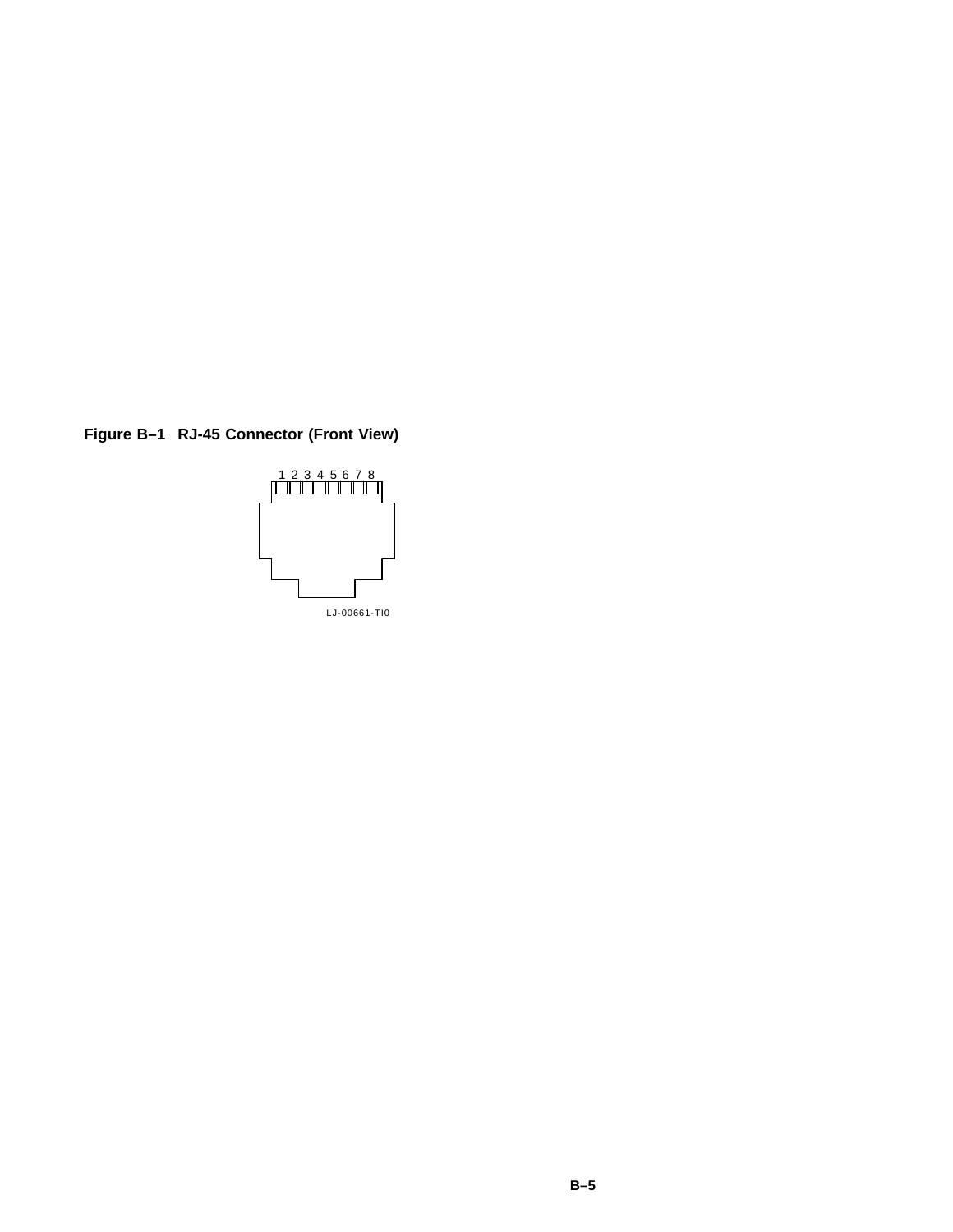### **Cabling Requirements**

Use one of the following cable types, or its equivalent, to connect your EtherWORKS *Turbo PCI* adapter to the network. The xx stands for cable length in meters for each of the following Digital part numbers.

- 10Base-T twisted-pair cable:
	- BN25G-xx or BN26K-xx—Point-to-point unshielded twistedpair patch cable to connect an EtherWORKS *Turbo PCI* adapter to an office wall plate from a repeater.
	- BN26M-xx—Point-to-point shielded twisted-pair office cable to connect an EtherWORKS *Turbo PCI* adapter to a shielded office wall plate.
	- BN24F-xx—Unshielded twisted-pair office cable with crossover (4-conductor,) 2-twisted pair to connect an EtherWORKS *Turbo PCI* adapter to another EtherWORKS *Turbo PCI* adapter, or an EtherWORKS *Turbo PCI* adapter to an office wall plate from a 900-series DECrepeater.
	- BN26N-xx—Shielded twisted-pair office cable with crossover (4-conductor, 2-twisted pair) to connect an EtherWORKS *Turbo PCI* adapter to another EtherWORKS *Turbo PCI* adapter, or an EtherWORKS *Turbo PCI* adapter to a shielded office wall plate from a 900-series DECrepeater.
- 10Base2 ThinWire cable:
	- BC16M-xx—ThinWire cable used with an H8223-00 T-connector and an H8225-00 ThinWire terminator when connecting to an office wall plate.
- AUI cable:
	- BNE4C-xx—IEEE 802.3 office transceiver cable
	- BNE3H-xx—(PVC) IEEE 802.3/standard transceiver cable
	- BNE3L-xx—(Plenum) IEEE 802.3/standard transceiver cable

For more information about network configuration, planning, and cabling, refer to the *OPEN DECconnect Applications Guide* (PN EC-G2570-42).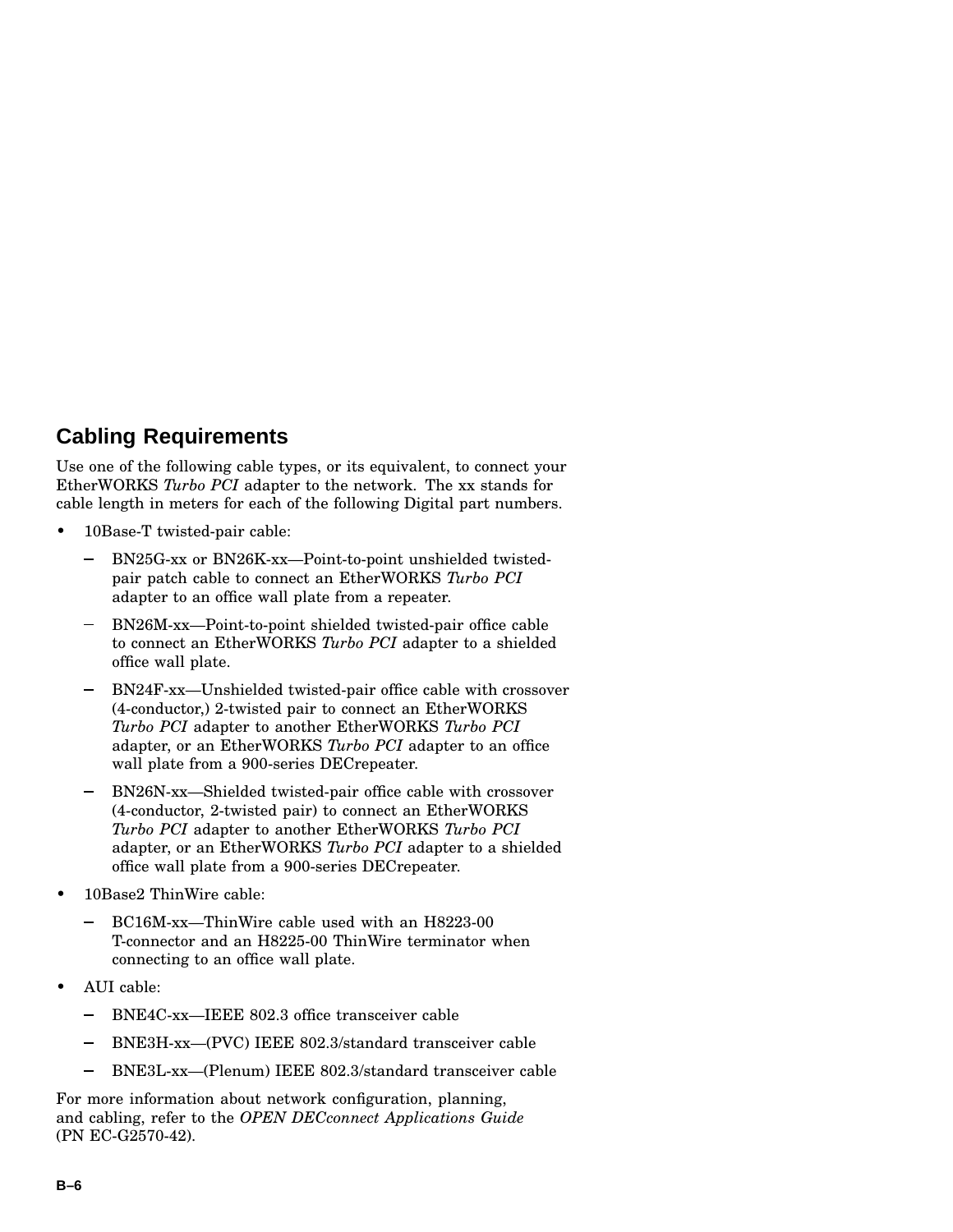### **Related Products**

The EtherWORKS *Turbo PCI* and *EtherWORKS Turbo PCI TP* adapters are part of a complete family of low-cost network interface cards developed by Digital Equipment Corporation. Other products include:

EtherWORKS 3 *Turbo* (DE203-AB), a 16-bit ISA card that supports ThinWire connections.

EtherWORKS 3 *Turbo TP* (DE204-AB), a 16-bit ISA card that supports twisted-pair connections.

EtherWORKS 3 *Turbo PLUS* (DE205-AB), a 16-bit ISA card that supports ThinWire, twisted-pair, and thick wire connections.

**Note**

All EtherWORKS 3 products feature 128 KB of on-board buffer RAM. These products are available in 5- and 25-multipacks. A Limited Lifetime Warranty is available.

EtherWORKS Pocket Ethernet adapter, an external parallel port adapter available in twisted-pair (DEPEA-AA) and ThinWire (DEPEA-BA) models.

EtherWORKS *Turbo EISA* (DE425-AA), a high-performance 32-bit EISA adapter for Ethernet networks.

DEC FDDIcontroller/PCI, a high performance 32-bit PCI-to-FDDI adapter, available in three models: SAS UTP (DEFPA-UA), SAS MMF (DEFPA-AA), and DAS MMF (DEFPA-DA).

DEC FDDIcontroller/EISA, a high performance 32-bit adapter for FDDI EISA connections. Three models are available: SAS UTP (DEFEA-UA), SAS MMF (DEFEA-AA), and DAS MMF (DEFEA-DA).

Digital also offers FDDI controllers to support TURBOchannel, FUTUREBUS+, XMI, and Q–bus systems.

To order these products, call 800-DIGITAL in the U.S., or your local authorized Digital distributor.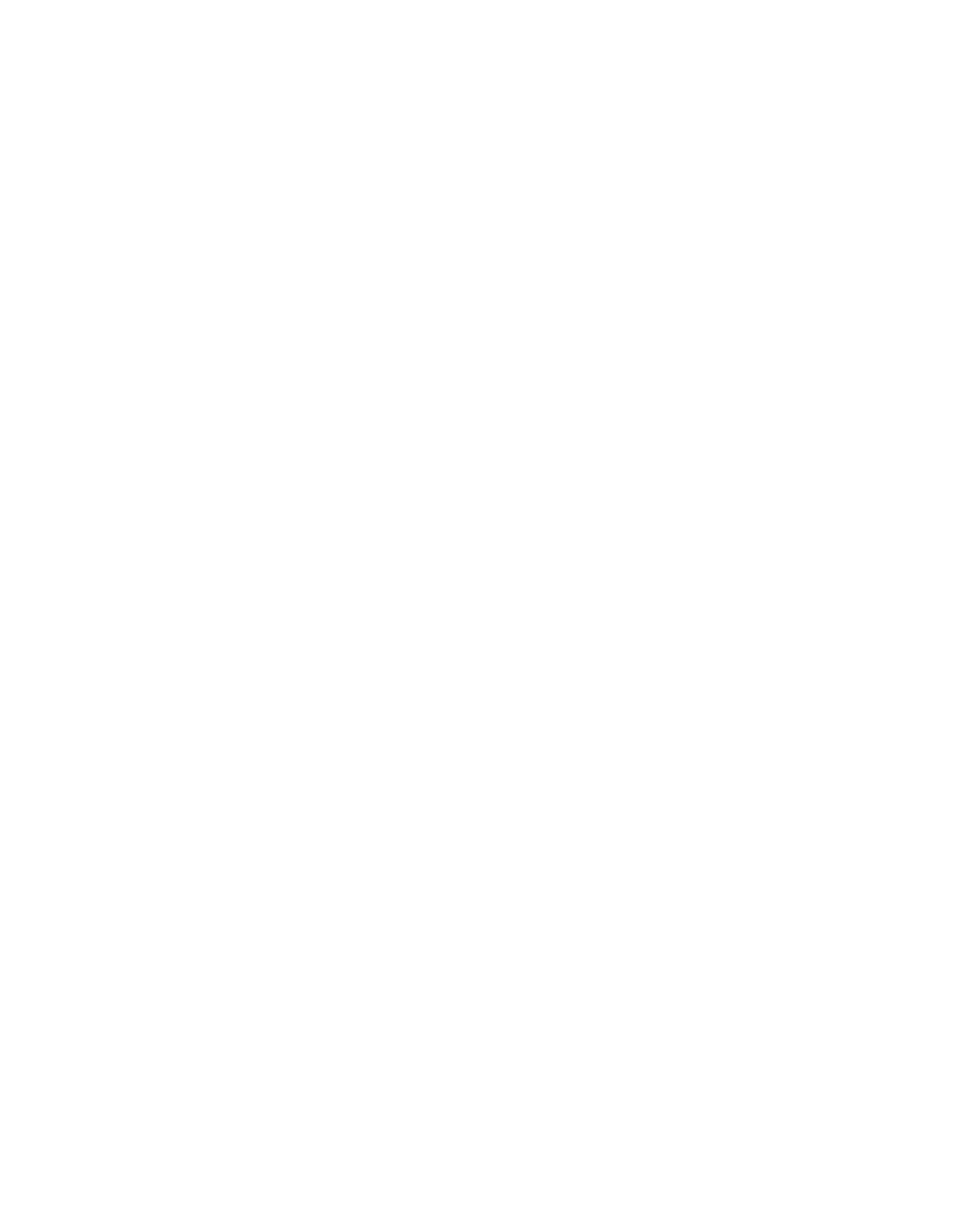# **C**

# **International Technical Support**

Table C–1 lists the telephone numbers to call for technical support for the EtherWORKS *Turbo PCI* adapter.

| Country              | <b>Telephone Number</b> |
|----------------------|-------------------------|
| <b>United States</b> | 1-800-354-9000          |
| Australia            | 31-2-5615252            |
| Austria              | 0222-86630-555          |
| Belgium              | 02-7297744              |
| Canada (English)     | 1-800-267-5251          |
| Canada (French)      | 1-800-267-2603          |
| Denmark              | 80301005                |
| Finland              | 90 9800 2878            |
| France               | 1-69874123              |
| Germany              | 01307702                |
| Hong Kong            | 852-4149779             |
| Israel               | 052-592-300             |
| Italy                | 2-1678 20062            |
| Korea                | 82-2-7991114            |
| Malaysia             | 60-3-2300111            |

**Table C–1 International Technical Support Telephone Numbers**

(continued on next page)